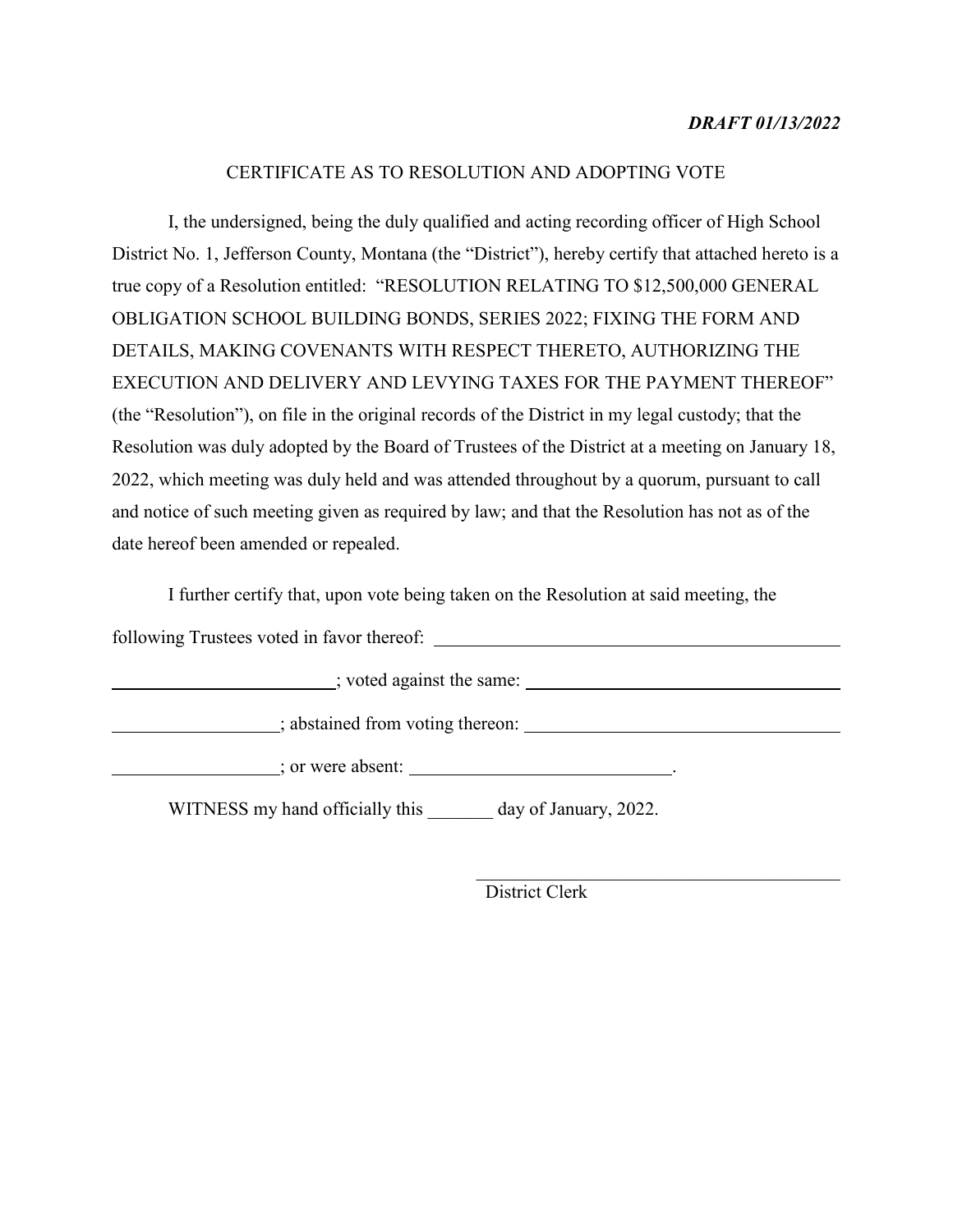# RESOLUTION RELATING TO \$12,500,000 GENERAL OBLIGATION SCHOOL BUILDING BONDS, SERIES 2022; FIXING THE FORM AND DETAILS, MAKING COVENANTS WITH RESPECT THERETO, AUTHORIZING THE EXECUTION AND DELIVERY AND LEVYING TAXES FOR THE PAYMENT THEREOF

BE IT RESOLVED by the Board of Trustees (the "Board") of High School District No. 1, Jefferson County, Montana (the "District"), as follows:

Section 1. Recitals, Authorization and Sale.

1.1 Authorization. At a mail ballot election duly called, noticed and held on November 2, 2021, this Board was authorized to sell and issue general obligation school building bonds of the District in one or more series in the aggregate principal amount of up to \$12,500,000, for the purpose of providing funds to pay the costs of designing, constructing, renovating, equipping, and furnishing improvements to Jefferson High School, to include removing modular classrooms and constructing additions to house classrooms for general purposes and for science, art, music, career and technology education (CTE), and special education; renovating the existing building to include improvements to the performing arts space, safety and security upgrades, and accessibility improvements; installing mechanical, electrical and plumbing upgrades; making grounds and outdoor athletic facilities updates; related improvements and costs (the "Project"); and paying costs associated with the sale and issuance of the bonds. The District has determined to issue and sell general obligation school building bonds of the District in the aggregate principal amount of \$12,500,000 (the "Bonds") to finance costs of the Project and pay costs of issuing the Bonds.

The indebtedness to be evidenced by the Bonds and all other indebtedness of the District does not exceed the limitation as set forth in Section 20-9-406, M.C.A. The District has full power and authority to issue the Bonds.

1.2 Sale. Pursuant to Montana Code Annotated, Section 20-9-430 and a resolution adopted November 15, 2021, this Board determined that it would be in the best interests of the District to sell the Bonds through a negotiated sale (i.e., private sale) to D.A. Davidson & Co., of Great Falls, Montana (the "Purchaser"). The District and the Purchaser have entered into a Bond Purchase Agreement, dated January 13, 2022, relating to the sale of the Bonds, the Bonds to bear interest, mature and contain the further terms and conditions set forth in Section 2.1 of this resolution. To the extent any terms of the Bonds as prescribed herein and in the Bond Purchase Agreement conflict, the provisions of this resolution shall govern.

1.3 Recitals. All acts, conditions and things required by the Constitution and laws of the State of Montana, including Montana Code Annotated, Title 20, Chapter 9, Part 4, as amended, in order to make the Bonds valid and binding general obligations of the District in accordance with their terms and in accordance with the terms of this Resolution have been done, do exist, have happened and have been performed in regular and due form, time and manner as so required.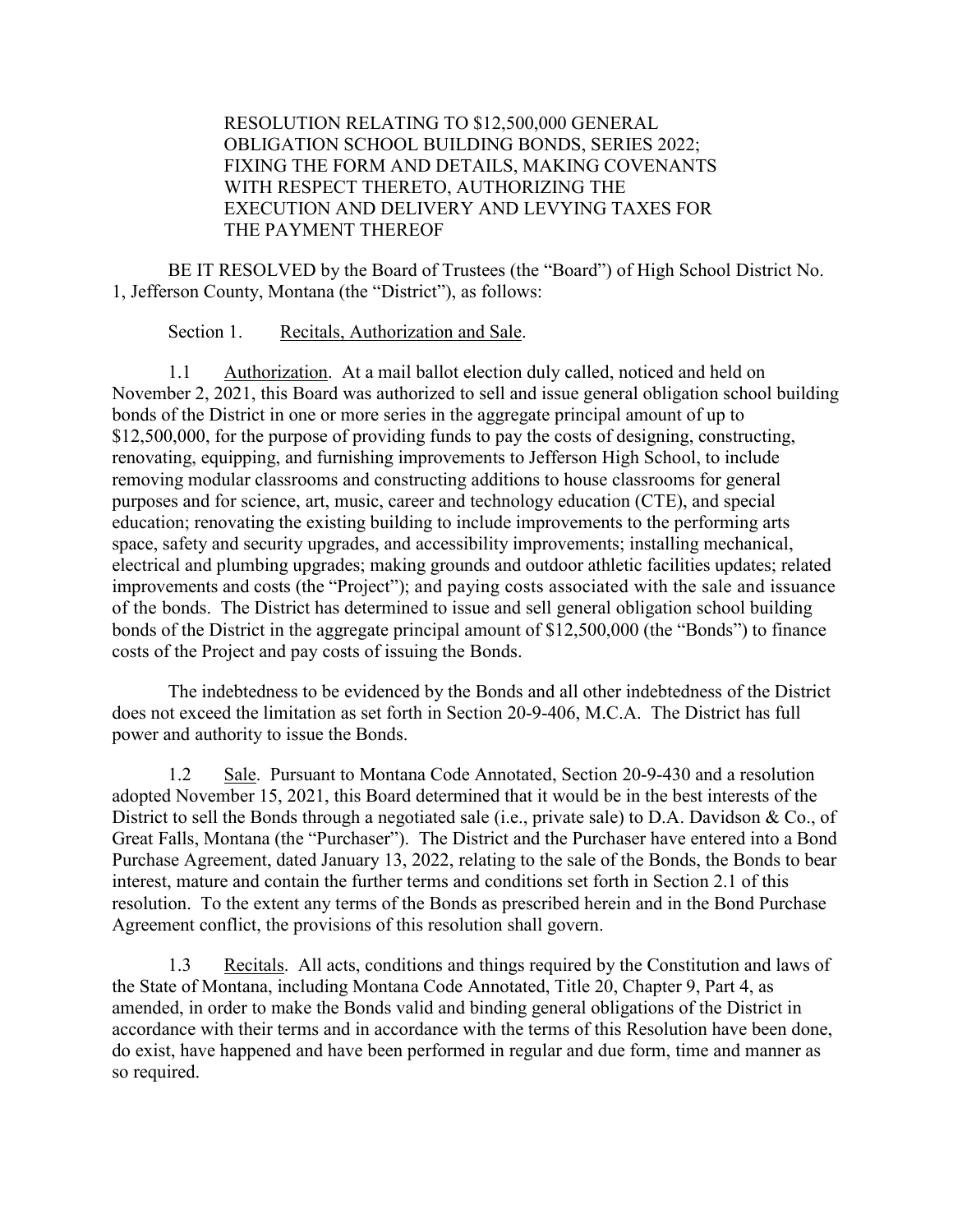### Section 2. The Bonds.

2.1 Principal Amount, Maturities, Denominations, Date, Interest Rates. For the purpose of paying the costs and expenses incurred in or related to construction of the Project and costs of issuing the Bonds and in anticipation of the collection of ad valorem taxes to be levied therefor, the District shall forthwith issue and deliver the Bonds. The Bonds shall be denominated "General Obligation School Building Bonds, Series 2022," and shall be dated, as originally issued, and be registered as of, February 1, 2022, each in the denomination of \$5,000 or any integral multiple thereof of single maturities. The Bonds shall mature on July 1 in the years and principal amounts set forth below, and Bonds maturing in such years and principal amounts shall bear interest from the date of original issue until paid or duly called for redemption at the rate per annum set forth opposite such years and amounts, respectively:

| Year | Amount    | Rate   | Year | Amount    | Rate   |
|------|-----------|--------|------|-----------|--------|
| 2023 | \$225,000 | 4.000% | 2033 | \$630,000 | 4.000% |
| 2024 | 445,000   | 4.000  | 2034 | 655,000   | 4.000  |
| 2025 | 460,000   | 4.000  | 2035 | 680,000   | 4.000  |
| 2026 | 480,000   | 4.000  | 2036 | 710,000   | 4.000  |
| 2027 | 500,000   | 4.000  | 2037 | 740,000   | 4.000  |
| 2028 | 520,000   | 4.000  | 2038 | 770,000   | 4.000  |
| 2029 | 540,000   | 4.000  | 2039 | 800,000   | 4.000  |
| 2030 | 560,000   | 4.000  | 2040 | 830,000   | 4.000  |
| 2031 | 585,000   | 4.000  | 2041 | 865,000   | 4.000  |
| 2032 | 605,000   | 4.000  | 2042 | 900,000   | 4.000  |
|      |           |        |      |           |        |

Interest shall be calculated on the basis of a 360-day year composed of twelve 30-day months.

2.2 Interest Payment Dates. Interest on the Bonds shall be payable on each January 1 and July 1, commencing January 1, 2023 (each such date, an "Interest Payment Date"), to the owners of record thereof as such appear on the Bond Register, as hereinafter defined, at the close of business on the fifteenth day, whether or not such day is a Business Day, of the month immediately preceding the Interest Payment Date. "Business Day" means any day other than a Saturday, Sunday or legal holiday of the State of Montana. Upon the original delivery of the Bonds to the Purchaser and upon each subsequent transfer or exchange of a Bond pursuant to Section 2.4, the Registrar shall date each Bond as of the date of its authentication.

2.3 Method of Payment. The Bonds shall be issued only in fully registered form. The interest on and, upon surrender thereof at the principal office of the Registrar, as hereinafter defined, the principal of each Bond, shall be payable by check or draft drawn on the Registrar.

2.4 System of Registration. The District shall appoint, and shall maintain, a bond registrar, transfer agent and paying agent (the "Registrar"). This Section 2.4 shall establish a system of registration for the Bonds as defined in the Model Public Obligations Registration Act of Montana, Montana Code Annotated, Title 17, Chapter 5, Part 11, as amended.

The effect of registration and the rights and duties of the District and the Registrar with respect thereto shall be as follows: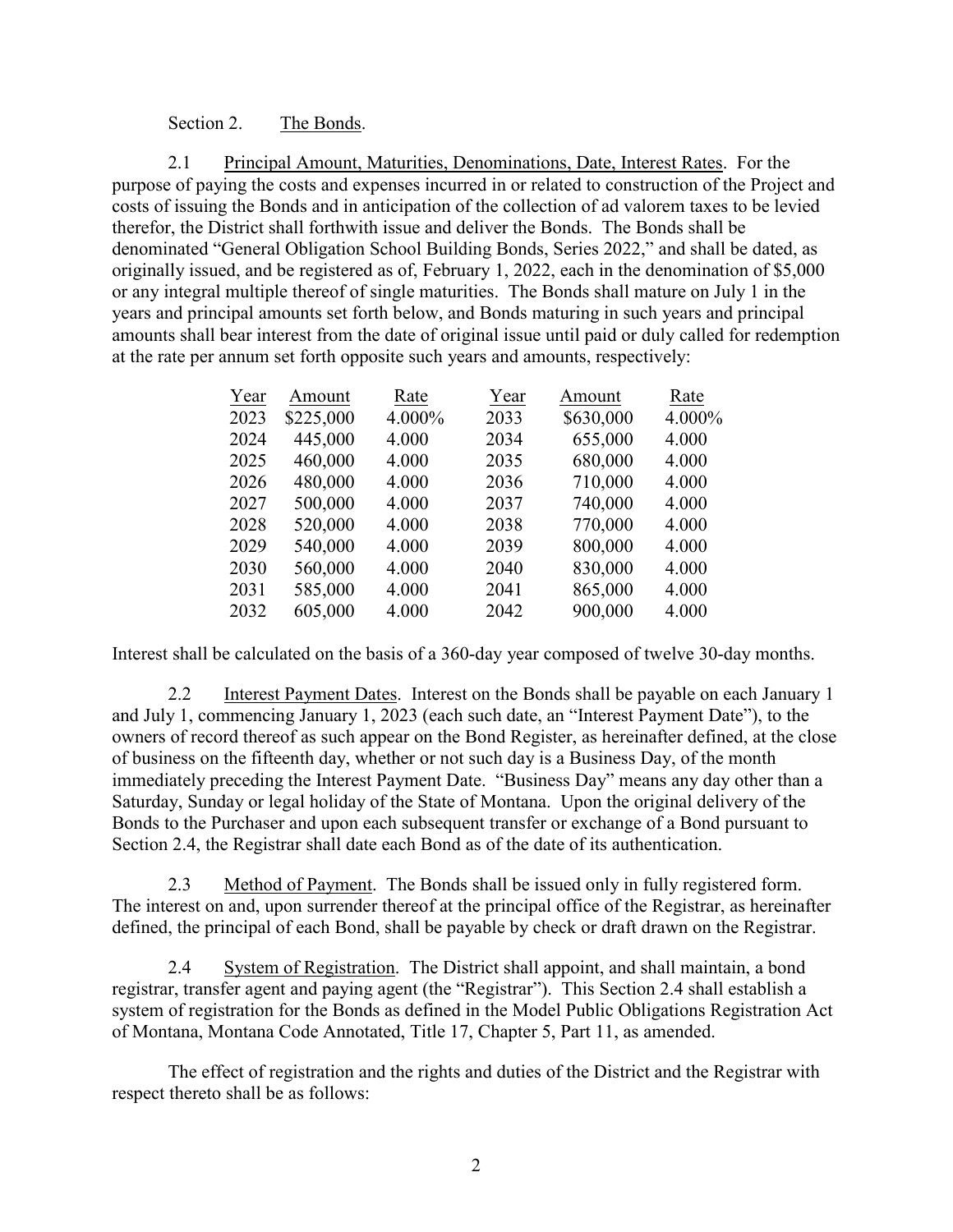(a) Bond Register. The Registrar shall keep a register (the "Bond Register") in which the Registrar shall provide for the registration of ownership of the Bonds and the registration of transfers and exchanges of the Bonds entitled to be registered, transferred or exchanged. The term "Holder" or "Bondholder" as used herein means the person (whether a natural person, corporation, association, partnership, trust, governmental unit, or other legal entity) in whose name, as of the date of reference, a Bond is registered in the Bond Register.

(b) Transfer. Upon surrender to the Registrar for transfer of any Bond duly endorsed by the registered owner thereof or accompanied by a written instrument of transfer, in form satisfactory to the Registrar, duly executed by the registered owner thereof or by an attorney duly authorized by the registered owner in writing, the Registrar shall authenticate and deliver, in the name of the designated transferee or transferees, one or more new Bonds of a like aggregate principal amount and maturity, as requested by the transferor. The Registrar may, however, decline to register the transfer of any Bond which has theretofore been selected or called for redemption, in whole or in part.

(c) Exchange. At the option of the Holder of any Bond in a denomination greater than \$5,000, such Bond may be exchanged for other Bonds of authorized denominations, of the same maturity and a like aggregate principal amount, upon surrender of the Bond to be exchanged at the office of the Registrar. Whenever any Bonds are so surrendered for exchange the District shall execute and the Registrar shall authenticate and deliver the Bonds which the Bondholder making the exchange is entitled to receive.

(d) Cancellation. All Bonds surrendered upon any transfer or exchange shall be promptly canceled by the Registrar and thereafter delivered to the Jefferson County Treasurer (the "Treasurer").

(e) Improper or Unauthorized Transfer. The Registrar may refuse to transfer any Bond presented to the Registrar for transfer until the Registrar is satisfied that the endorsement on such Bond or separate instrument of transfer is valid and genuine and that the requested transfer is legally authorized. The Registrar shall incur no liability for the refusal, in good faith, to make transfers which it, in its judgment, deems improper or unauthorized.

(f) Persons Deemed Owners. The District and the Registrar may treat the person in whose name any Bond is at any time registered in the Bond Register as the absolute owner of such Bond, whether such Bond shall be overdue or not, for the purpose of receiving payment of, or on account of, the principal of and (subject to Section 2.2) interest on such Bond and for all other purposes, and all such payments so made to any such Holder shall be valid and effectual to satisfy and discharge the liability upon such Bond to the extent of the sum or sums so paid.

(g) Taxes, Fees and Charges. For every transfer of Bonds or exchange of Bonds (except an exchange upon a partial redemption of a Bond), the Registrar may impose upon the owner thereof a charge sufficient to reimburse the Registrar for any tax,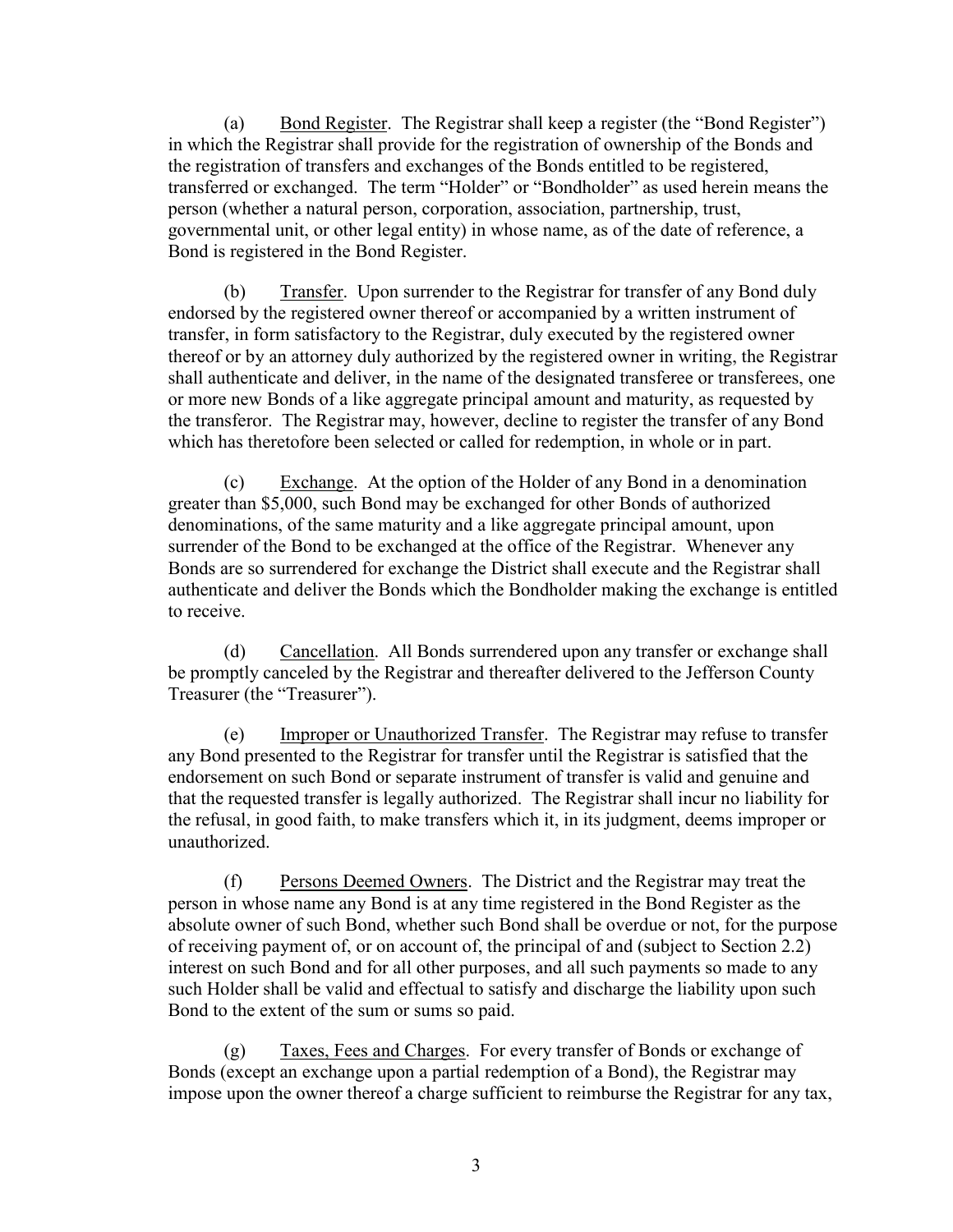fee or other governmental charge required to be paid with respect to such transfer or exchange.

(h) Mutilated, Lost, Stolen or Destroyed Bonds. In case any Bond shall become mutilated or be destroyed, stolen or lost, the Registrar shall deliver a new Bond of like amount, number, maturity date and tenor in exchange and substitution for and upon cancellation of any such mutilated Bond or in lieu of and in substitution for any such Bond destroyed, stolen or lost, upon the payment of the reasonable expenses and charges of the Registrar in connection therewith; and, in the case of a Bond destroyed, stolen or lost, upon filing with the Registrar of evidence satisfactory to it that such Bond was destroyed, stolen or lost, and of the ownership thereof, and upon furnishing to the Registrar an appropriate bond or indemnity in form, substance and amount satisfactory to it, in which both the District and the Registrar shall be named as obligees. All Bonds so surrendered to the Registrar shall be canceled by it and evidence of such cancellation shall be given to the District. If the mutilated, destroyed, stolen or lost Bond has already matured or such Bond has been called for redemption in accordance with its terms, it shall not be necessary to issue a new Bond prior to payment.

(i) Notice of Redemption. Upon request by the District, the Registrar shall give notice of redemption of any Bond as provided in Section 2.6 of this Resolution; provided that the District has provided the Registrar with the request at least 45 days prior to the redemption date.

(j) Valid Obligations. All Bonds issued upon any transfer or exchange of Bonds shall be the valid obligations of the District evidencing the same debt, and entitled to the same benefits under this Resolution as the Bonds surrendered upon such transfer or exchange.

2.5 Appointment of Registrar. The District hereby appoints U.S. Bank National Association, of Salt Lake City, Utah, as the initial Registrar. The Chair and District Clerk are authorized, upon request of the Registrar, to execute and deliver, on behalf of the District, a contract with U.S. Bank National Association, of Salt Lake City, Utah, as Registrar. Upon merger or consolidation of the Registrar with another corporation, if the resulting corporation is a bank or trust company organized under the laws of the United States or one of the states of the United States and authorized by law to conduct such business, such corporation shall be authorized to act as successor Registrar. The District agrees to pay the reasonable and customary charges of the Registrar for the services performed. The District reserves the right to remove the Registrar, effective upon not less than thirty days' written notice and upon the appointment and acceptance of a successor Registrar, in which event the predecessor Registrar shall deliver all cash and Bonds in its possession to the successor Registrar and shall deliver the Bond Register to the successor Registrar. On or before each date that interest or principal is payable on the Bonds, without further order of this Board, the Treasurer shall transmit to the Registrar, from available funds of the District, money sufficient for the payment of all principal and interest then due.

2.6 Optional Redemption. Bonds with stated maturities commencing July 1, 2023 through and including July 1, 2031 shall not be subject to optional redemption, but Bonds with stated maturities on July 1, 2032 and later years shall be subject to redemption at the option of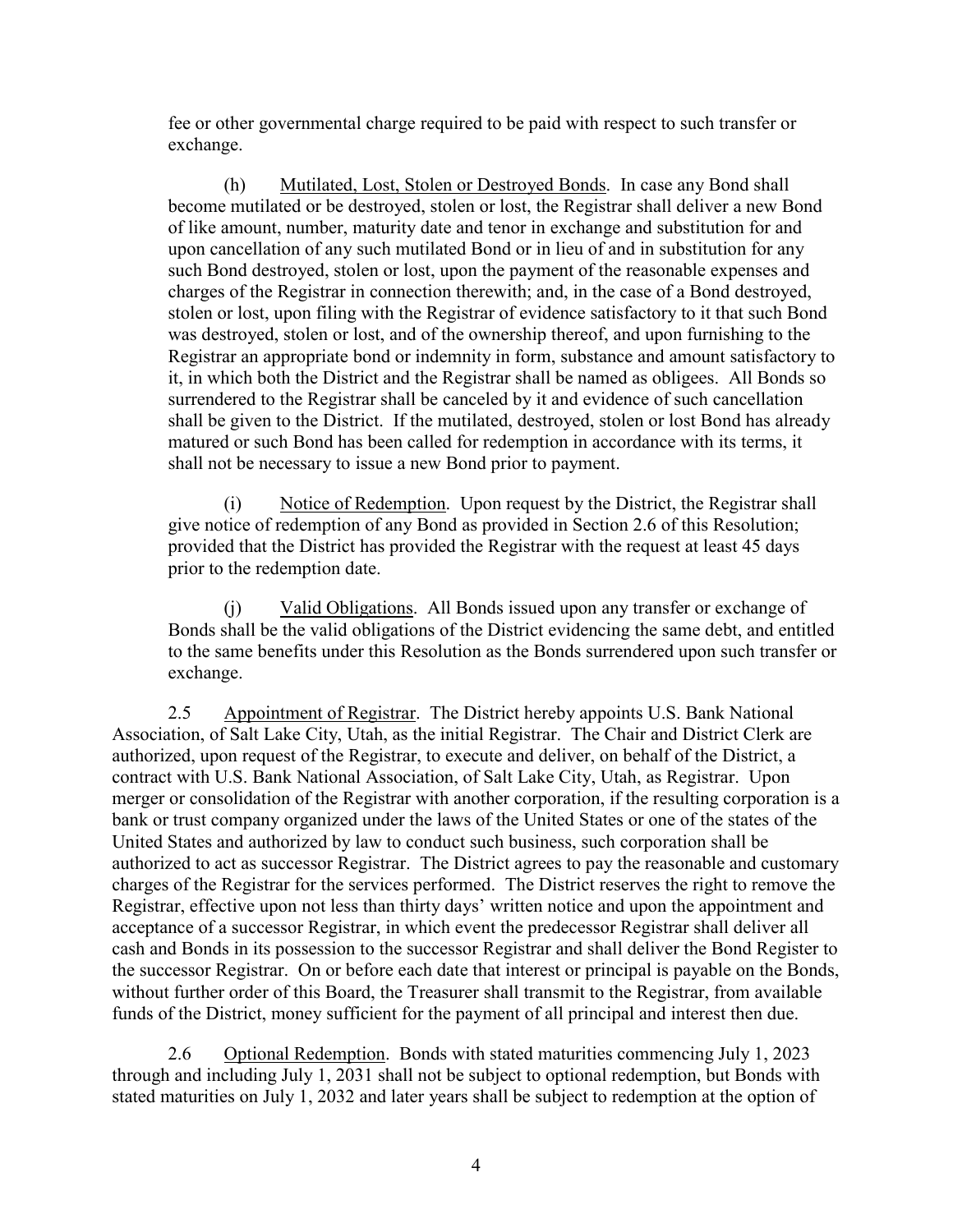the District in whole or part, and if in part from such stated maturities and in such principal amounts as the District may designate in writing to the Registrar (or, if no designation is made, in inverse order of maturities and within a maturity in \$5,000 principal amounts selected by the Registrar by lot or other manner as directed by the District), on January 1, 2032 and any date thereafter, at a price equal to the principal amount thereof to be redeemed and interest accrued to the date of redemption and without premium. The District shall provide or cause to be provided to the Registrar at least 45 days prior to the redemption date a request that the Registrar deliver a notice of redemption to the registered owners of each Bond by first class mail or, if the registered owner of the Bonds is DTC, the notice of redemption may be sent by electronic means, and the Registrar shall mail or cause to be mailed such notice of redemption or, if the registered owner of the Bonds is DTC, send or cause to be sent such notice of redemption by electronic means, at least thirty days prior to the designated redemption date. No defect in or failure to give such notice shall affect the validity of proceedings for the redemption of any Bond not affected by such defect or failure. The notice of redemption shall specify the redemption date, redemption price, the numbers, interest rates and CUSIP numbers of the Bonds to be redeemed and the place at which the Bonds are to be surrendered for payment. Official notice of redemption having been given as aforesaid, the Bonds or portions thereof so to be redeemed shall, on the redemption date, become due and payable at the redemption price therein specified and from and after such date (unless the District shall default in the payment of the redemption price) such Bonds or portions thereof shall cease to bear interest.

In addition to the notice prescribed by the preceding paragraph, the District shall also request that the Registrar give, and upon such request the Registrar shall give, at least thirty days prior to the designated redemption date, notice of the redemption of any Bond or Bonds or portions thereof in form and substance and in the manner provided in the preceding paragraph to the Purchaser, all registered securities depositories then in the business of holding substantial amounts of obligations of the character of the Bonds (such depository now being The Depository Trust Company, of New York, New York), and one or more national information services that disseminate information regarding municipal bond redemptions; provided that any defect in or any failure to give any notice of redemption prescribed by this paragraph shall not affect the validity of the proceedings for the redemption of any Bond or portion thereof.

Bonds in a denomination larger than \$5,000 may be redeemed in part in any integral multiple of \$5,000. The owner of any Bond redeemed in part shall receive, upon surrender of such Bond to the Registrar, one or more new Bonds in authorized denominations equal in principal amount to the unredeemed portion of the Bond so surrendered.

2.7 Form. The Bonds shall be prepared in substantially the form set forth in Exhibit A hereto, and by this reference made a part hereof.

2.8 Execution and Delivery. The Bonds shall be forthwith prepared for execution under the direction of the District Clerk, and shall be executed on behalf of the District by the signature of the Chair of the Board of Trustees and attested by the signature of the District Clerk; provided that either or both of such signatures may be printed, engraved or lithographed facsimiles of the originals. In case any officer whose signature or a facsimile of whose signature shall appear on any Bond shall cease to be such officer before the delivery of such Bond, such signature or facsimile shall nevertheless be valid and sufficient for all purposes, the same as if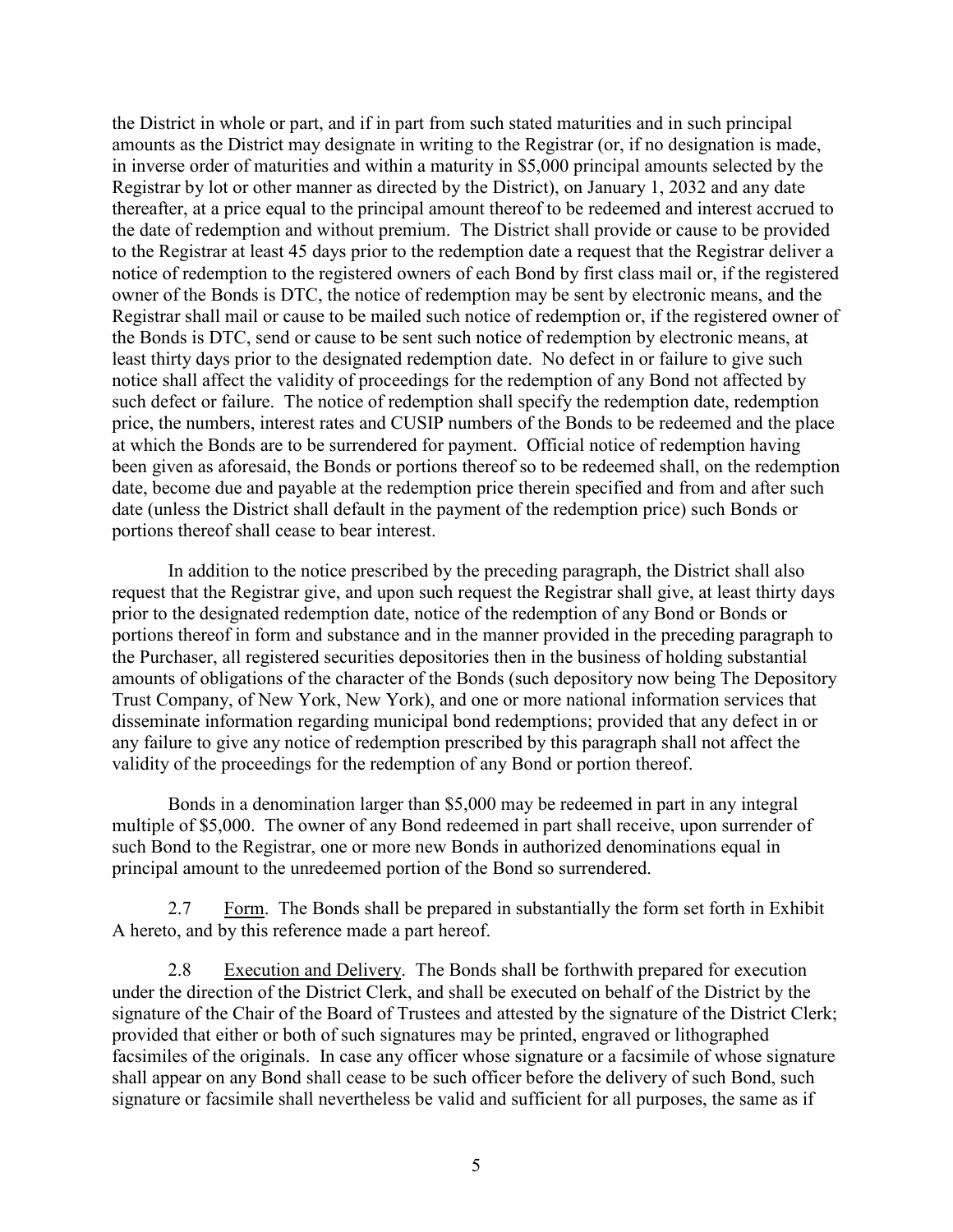such officer had remained in office until delivery. When the Bonds have been so executed by the District, they shall be registered by the Treasurer in accordance with Montana Code Annotated, Section 20-9-434. Notwithstanding such execution, no Bond shall be valid or obligatory for any purpose or be entitled to any security or benefit under this Resolution unless a certificate of authentication on such Bond has been executed by the manual signature of an authorized representative of the Registrar. Certificates of authentication on different Bonds need not be signed by the same representative. The executed certificate of authentication on each Bond shall be conclusive evidence that it has been authenticated and delivered under this Resolution. When the Bonds have been fully executed and authenticated, they shall be delivered by the Registrar to the Purchaser upon payment of the purchase price in accordance with the contract of sale heretofore made and executed. The Purchaser shall not be obligated to see to the application of the purchase price.

### 2.9 Securities Depository for the Bonds.

(a) For purposes of this Section 2.9, the following terms shall have the following meanings:

"Beneficial Owner" means, whenever used with respect to a Bond of which DTC, as hereinafter defined, or its nominee is the Holder, the person (or subrogee of the person) recorded as the beneficial owner of such Bond on the records of the Participant, as hereinafter defined, in whose name DTC holds such Bond.

"Cede & Co." means Cede & Co., the nominee of DTC, and any successor nominee of DTC with respect to the Bonds.

"DTC" means The Depository Trust Company of New York, New York.

"Participant" means any broker-dealer, bank or other financial institution for which DTC holds Bonds as securities depository.

"Representation Letter" means the Blanket Issuer Letter of Representations from the District to DTC.

(b) The Bonds shall be initially issued as separately authenticated fully registered Bonds, one Bond in the full principal amount of each stated maturity of the Bonds. Upon initial issuance, the ownership of all Bonds shall be registered in the Bond Register in the name of Cede & Co., as nominee of DTC. The Registrar and the District may treat DTC (or its nominee) as the sole and exclusive owner of the Bonds registered in its name for the purposes of payment of the principal of or interest on the Bonds, selecting the Bonds or portions thereof to be redeemed, if any, giving any notice permitted or required to be given to registered owners of Bonds under this Resolution, registering the transfer of Bonds, and for all other purposes whatsoever; and neither the Registrar nor the District shall be affected by any notice to the contrary. Neither the Registrar nor the District shall have any responsibility or obligation to any Participant, any Person claiming a beneficial ownership interest in the Bonds under or through DTC or any Participant, or any other Person which is not shown on the Bond Register as being a registered owner of any Bonds, with respect to the accuracy of any records maintained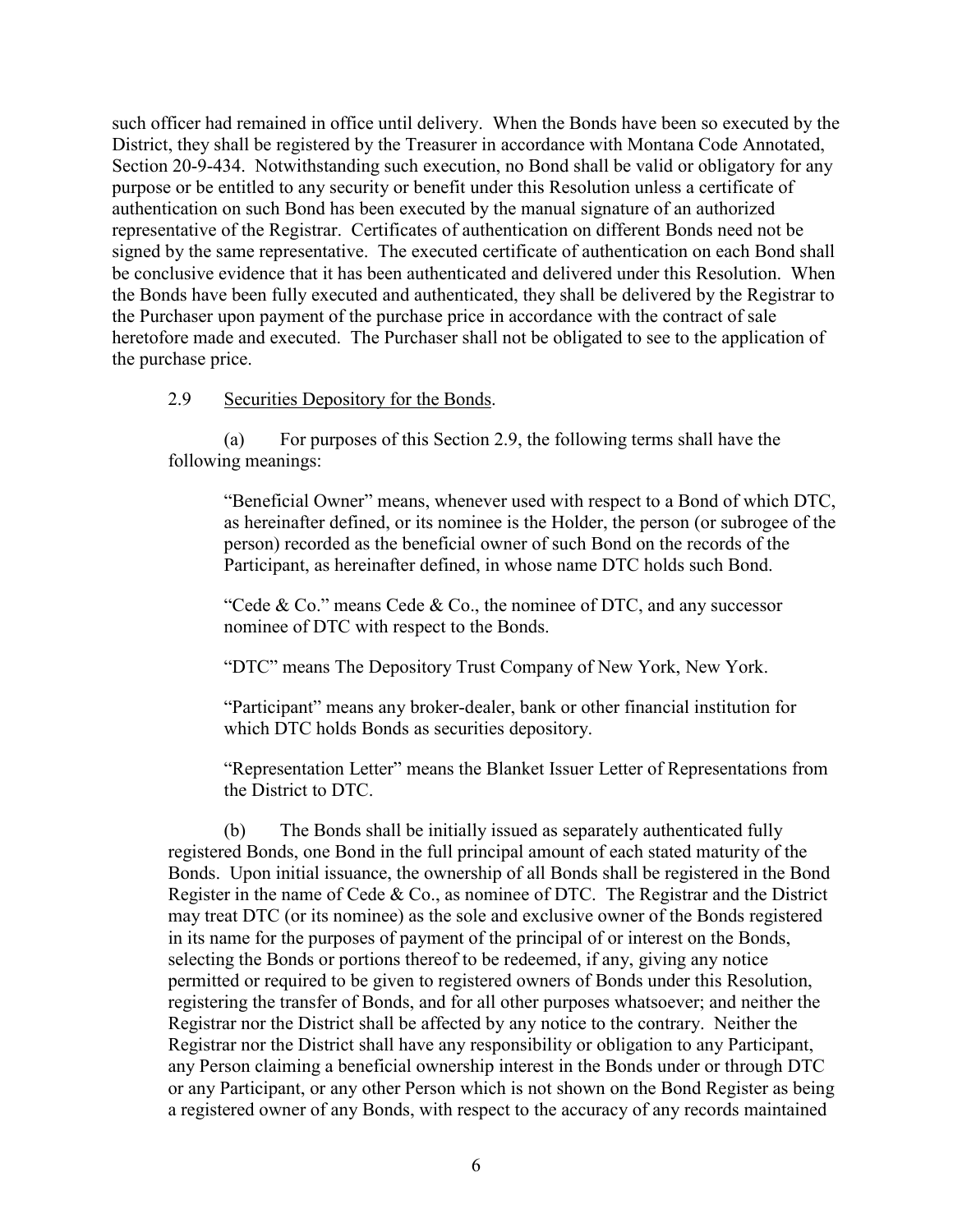by DTC or any Participant, with respect to the payment by DTC or any Participant of any amount with respect to the principal of or interest on the Bonds, with respect to any notice which is permitted or required to be given to owners of Bonds under this Resolution, with respect to the selection by DTC or any Participant of any person to receive payment in the event of a partial redemption of the Bonds, or with respect to any consent given or other action taken by DTC as registered owner of the Bonds. So long as any Bond is registered in the name of Cede  $& Co.,$  as nominee of DTC, the Registrar shall pay all principal of and interest on such Bond, and shall give all notices with respect to such Bond, only to Cede & Co. in accordance with the Representation Letter, and all such payments shall be valid and effective to fully satisfy and discharge the District's obligations with respect to the principal of and interest on the Bonds to the extent of the sum or sums so paid. Unless the services of DTC as securities depository with respect to the Bonds are terminated as provided in subsection (c), no Person other than DTC shall receive any authenticated Bond. Upon delivery by DTC to the Registrar of written notice to the effect that DTC has determined to substitute a new nominee in place of Cede & Co., the Bonds will be transferable to such new nominee in accordance with paragraph (e) hereof.

(c) In the event the District determines that it is in the best interest of the Beneficial Owners that they be able to obtain Bonds in the form of Bond certificates, the District may notify DTC and the Registrar, whereupon DTC shall notify the Participants of the availability through DTC of Bonds in the form of certificates. In such event, the Bonds will be transferable in accordance with paragraph (e) hereof. DTC may determine to discontinue providing its services with respect to the Bonds at any time by giving notice to the District and the Registrar and discharging its responsibilities with respect thereto under applicable law. In such event the Bonds will be transferable in accordance with paragraph (e) hereof.

(d) The Chair of the Board is hereby authorized and directed to execute and deliver to DTC the Representation Letter with such changes, omissions, insertions and revisions as the Chair of the Board of Trustees shall deem advisable, and execution of the Representation Letter by the Chair of the Board shall be conclusive evidence of such approval. The Representation Letter shall set forth certain matters with respect to, among other things, notices, consents and approvals by registered owners of the Bonds and Beneficial Owners and payments on the Bonds. The Registrar shall have the same rights with respect to its actions thereunder as it has with respect to its actions under this resolution.

(e) In the event that any transfer or exchange of Bonds is permitted under paragraph (b) or (c) hereof, such transfer or exchange shall be accomplished upon receipt by the Registrar of the Bonds to be transferred or exchanged and appropriate instruments of transfer to the permitted transferee in accordance with the provisions of this resolution. In the event Bonds in the form of certificates are issued to owners other than Cede  $& Co.,$ its successor as nominee for DTC as owner of all the Bonds, or another securities depository as owner of all the Bonds, the provisions of this Resolution shall also apply to all matters relating thereto, including, without limitation, the printing of such Bonds in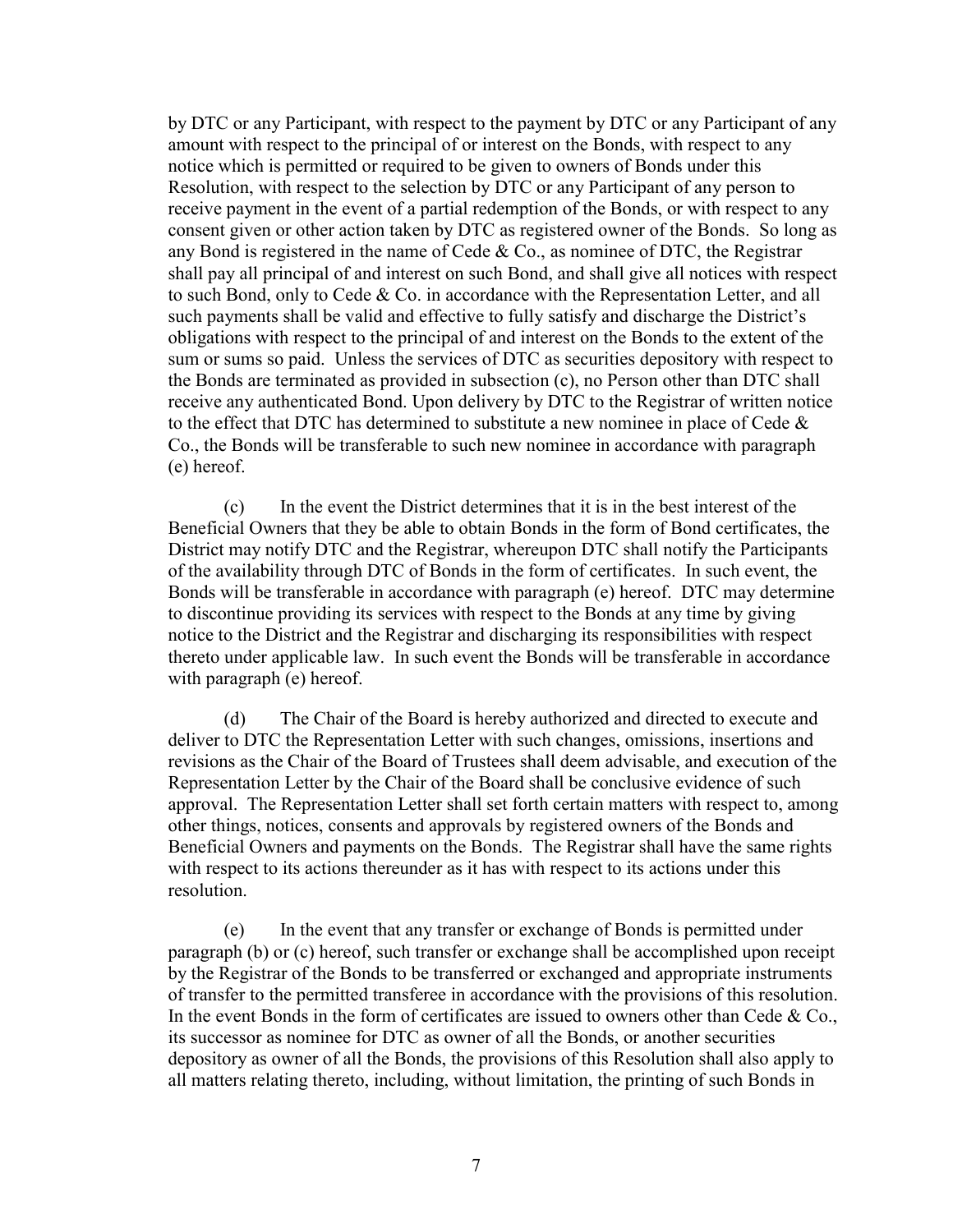the form of Bond certificates and the method of payment of principal of and interest on such Bonds in the form of Bond certificates.

Section 3. Security Provisions.

3.1 Construction Account; Use of Proceeds. There is hereby created in the building fund of the District a special account designated the "2022 Construction Account" (the "Construction Account"), to be held and administered by the Treasurer separate and apart from all other funds of the District. The District appropriates to the Construction Account (a) proceeds of the sale of the Bonds in the principal amount of \$12,500,000 plus original issue premium remaining after payment of underwriter's compensation, and (b) all income derived from the investment of amounts on hand in the Construction Account. The Construction Account shall be used solely to defray expenses of the Project, including but not limited to paying costs of issuance of the Bonds, and, if necessary, for the transfer to the Debt Service Account, as hereinafter defined, of amounts sufficient for the payment of interest due upon the Bonds prior to the completion and payment of all costs of the Project to be paid with proceeds of the Bonds. Upon completion and payment of all costs of the Project to be paid with proceeds of the Bonds, any remaining proceeds of Bonds in the Construction Account shall be transferred to the Debt Service Account, and the Construction Account may thereupon be discontinued.

3.2 Debt Service Account. There is hereby created in the debt service fund of the District a special account designated the "2022 Debt Service Account" (the "Debt Service Account"), to be held and administered by the Treasurer separate and apart from all other funds of the District so long as any of the Bonds are outstanding and any principal thereof or interest thereon is unpaid. The Debt Service Account shall be used solely to pay the principal of and interest on the Bonds, including payment of the redemption price of any Bonds duly called for redemption. The District irrevocably appropriates to the Debt Service Account: (a) all funds to be credited and paid thereto in accordance with Section 3.1, (b) the collection of taxes levied in accordance with this Resolution, (c) all income derived from the investment of amounts on hand in the Debt Service Account, (d) any and all money received by the District with respect to the Bonds as "state debt service assistance," as provided in Montana Code Annotated Sections 20-9- 370 and 20-9-371, as amended (the "Debt Service Assistance Act"), and (e) such other money as shall be received and appropriated to the Debt Service Account from time to time.

Section 4. Covenant to Levy Taxes. The full faith and credit and taxing powers of the District shall be and are hereby irrevocably pledged to the payment of the Bonds and interest due thereon. The District agrees that it will cause to be levied annually on all taxable property in the District taxes sufficient to pay the principal of and interest on the Bonds when due. To the extent permitted by the Debt Service Assistance Act, the taxes to be levied in any year for payment of the principal of and interest on the Bonds may be reduced by the amount on hand in the Debt Service Account representing debt service assistance to pay debt service. Notwithstanding any such reduction of any tax levy, the District covenants and agrees that if the amount received in any year for payment of the principal of and interest on the Bonds when due is not sufficient for such purpose the District will make up such deficiency from other funds of the District available for such purpose or levy on all taxable property in the District an additional tax sufficient to make up such deficiency.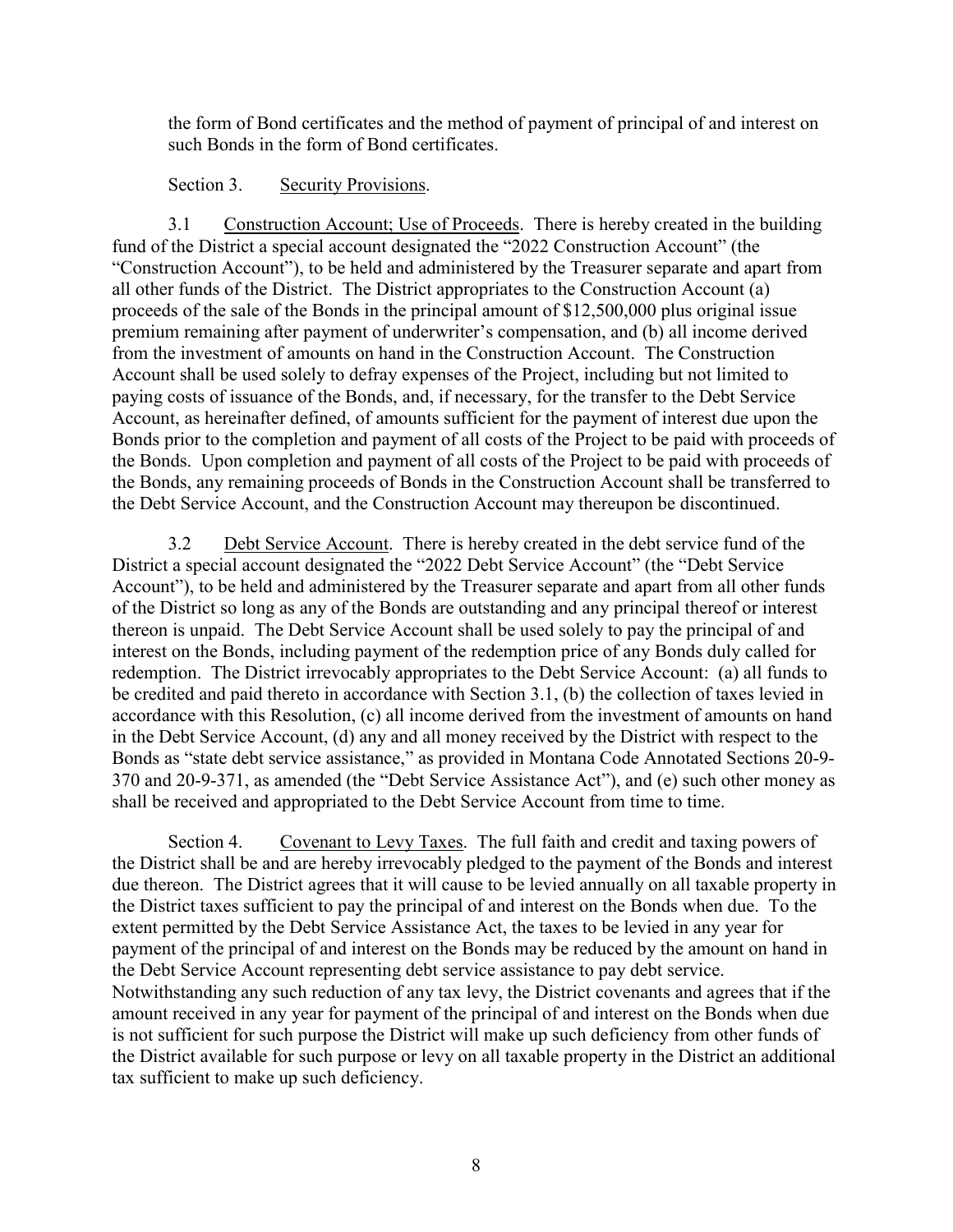# Section 5. Tax Matters.

5.1 Use of Project. The Project paid with proceeds of the Bonds will be owned and operated by the District and used by the District to provide public education to members of the general public and services ancillary thereto. The District shall not enter into any lease, use or other agreement with any non-governmental person relating to the use of the Project paid with proceeds of the Bonds or security for the payment of the Bonds which might cause the Bonds to be considered "private activity bonds" or "private loan bonds" within the meaning of Section 141 of the Internal Revenue Code of 1986, as amended (the "Code").

5.2 General Covenant. The District covenants and agrees with the holders from time to time of the Bonds that it will not take or permit to be taken by any of its officers, employees or agents any action which would cause the interest on the Bonds to become includable in gross income for federal income tax purposes under the Code and applicable Treasury Regulations (the "Regulations"), and covenants to take any and all actions within its powers to ensure that the interest on the Bonds will not become includable in gross income for federal income tax purposes under the Code and the Regulations.

5.3 Arbitrage Certification. The Chair and the District Clerk, being the officers of the District charged with the responsibility for issuing the Bonds pursuant to this Resolution, are authorized and directed to execute and deliver to the Purchaser a certificate in accordance with the provisions of Section 148 of the Code and Section 1.148-2(b) of the Regulations, stating that on the basis of facts, estimates and circumstances in existence on the date of issue and delivery of the Bonds, it is reasonably expected that the proceeds of the Bonds will be used in a manner that would not cause the Bonds to be "arbitrage bonds" within the meaning of Section 148 of the Code and the Regulations.

# 5.4 Arbitrage Rebate Exemption.

(a) The District hereby represents that the Bonds qualify for the exception for small governmental units to the arbitrage rebate provisions contained in Section  $148(f)(4)(D)$  of the Code. Specifically, the District represents:

(1) Not less than 95% of the proceeds of the Bonds will be used for local governmental activities of the District.

(2) The aggregate face amount of all "tax-exempt bonds" (including warrants, contracts, leases and other indebtedness, but excluding private activity bonds and current refunding bonds issued in an amount not greater than the outstanding bonds to be refunded) issued by or on behalf of the District and all subordinate entities thereof during 2022 is not reasonably expected to exceed the limit contained in Section 148(f)(4)(D)(vii) of the Code. The limit is equal to \$5,000,000 plus the lesser of (i) \$10,000,000 or (ii) so much of the aggregate face amount of such tax-exempt bonds as are attributable to financing the construction (as defined in Section  $148(f)((4)(C)(iv)$  of the Code and Section 1.148-7(g) of the Regulations) of public school facilities. There are no subordinate entities of the District and no issuer has or is expected to issue bonds on behalf of the District.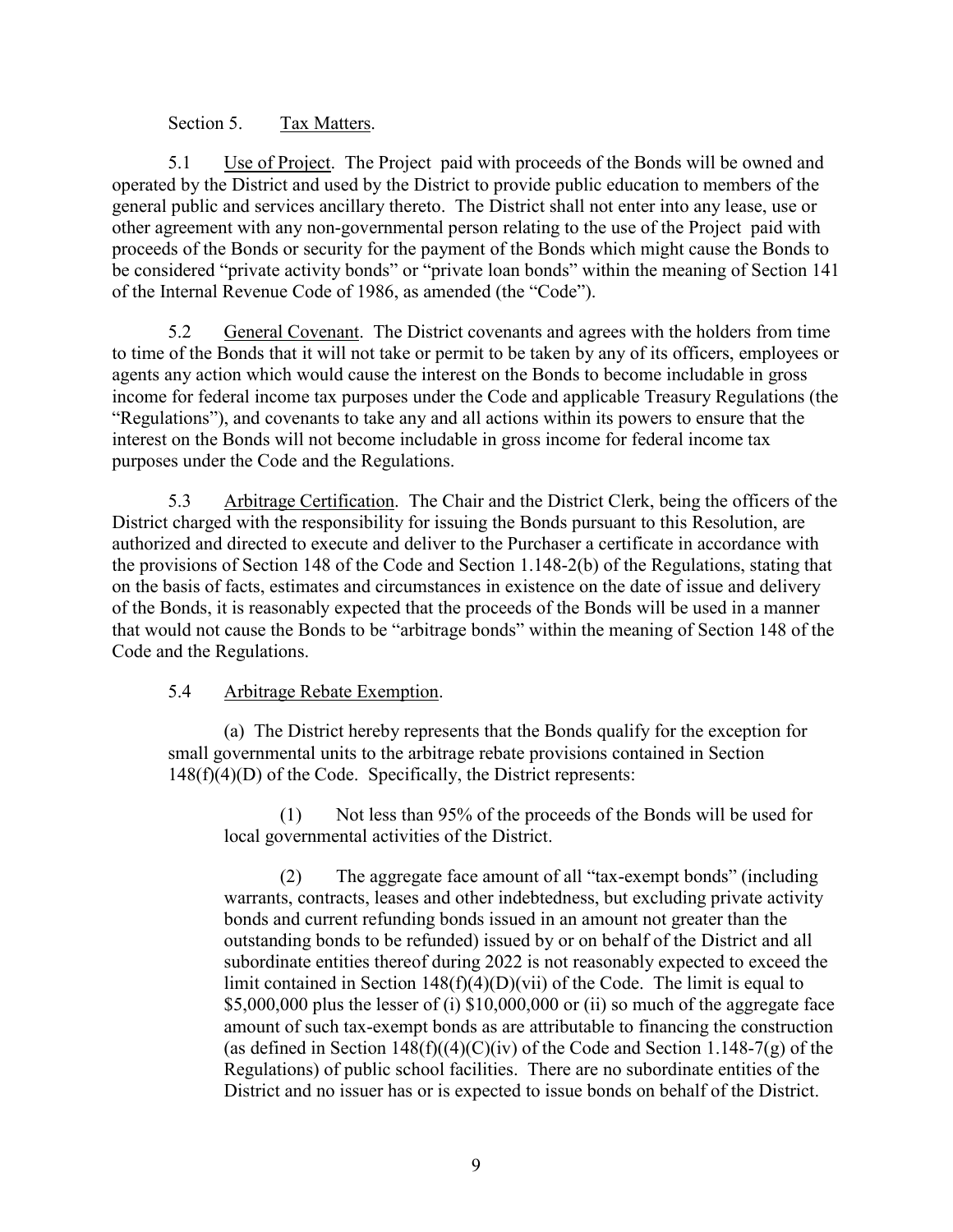As of the date of issuance of the Bonds, the District reasonably expects to issue in 2022 no tax-exempt bonds other than the Bonds. In 2017 through 2021, the District issued no tax-exempt bonds.

(b) If notwithstanding the provisions of paragraph (a) of this Section 5.4, the arbitrage rebate provisions of Section 148(f) of the Code apply to the Bonds, the District hereby covenants and agrees to make the determinations, retain records and rebate to the United States the amounts at the times and in the manner required by said Section 148(f).

5.5 Information Reporting. The District shall file with the Secretary of the Treasury, not later than May 15, 2022, a statement concerning the Bonds containing the information required by Section 149(e) of the Code.

Section 6. Authentication of Transcript. The officers of the District are hereby authorized and directed to furnish to the Purchaser and to bond counsel certified copies of all proceedings relating to the issuance of the Bonds and such other certificates and affidavits as may be required to show the right, power and authority of the District to issue the Bonds, and all statements contained in and shown by such instruments, including any heretofore furnished, shall constitute representations of the District as to the truth of the statements purported to be shown thereby.

Section 7. Defeasance. When all of the Bonds have been discharged as provided in this Section 7, all pledges, covenants and other rights granted by this resolution to the owners of the Bonds shall cease. The District may discharge its obligations with respect to any Bonds which are due on any date by irrevocably depositing with the Registrar on or before that date a sum sufficient for the payment thereof in full; or, if any Bond should not be paid when due, the District may nevertheless discharge its liability with respect thereto by depositing with the Registrar a sum sufficient for the payment thereof in full with interest accrued to the date of such deposit. The District may also discharge its obligations with respect to any Bonds called for redemption on any date when they are subject to redemption according to their terms, by depositing with the Registrar on or before such redemption date a sum sufficient for the payment thereof in full with interest accrued to such redemption date; provided that notice of the redemption thereof has been duly given or provided for as provided in Section 2.6. The District may also at any time discharge its obligations with respect to any Bonds, subject to the provisions of law now or hereafter authorizing and regulating such action, by depositing irrevocably in escrow, with a bank qualified by law as an escrow agent for this purpose, cash or securities which are general obligations of the United States or securities of United States agencies which are authorized by law to be so deposited or money market funds that hold such securities, bearing interest payable at such times and at such rates and maturing on such dates as shall be required, without reinvestment, to pay all principal and interest to become due on such Bonds to their stated maturities or, if notice of redemption as herein required has been irrevocably provided for, to such earlier redemption date.

Section 8. Continuing Disclosure. The Board hereby approves the Continuing Disclosure Undertaking of the District substantially in the form of the attached Exhibit B and authorizes the Chair of the Board and the District Clerk, or in the absence of either of them or in the event of their inability to sign, the Superintendent and any other member or members of the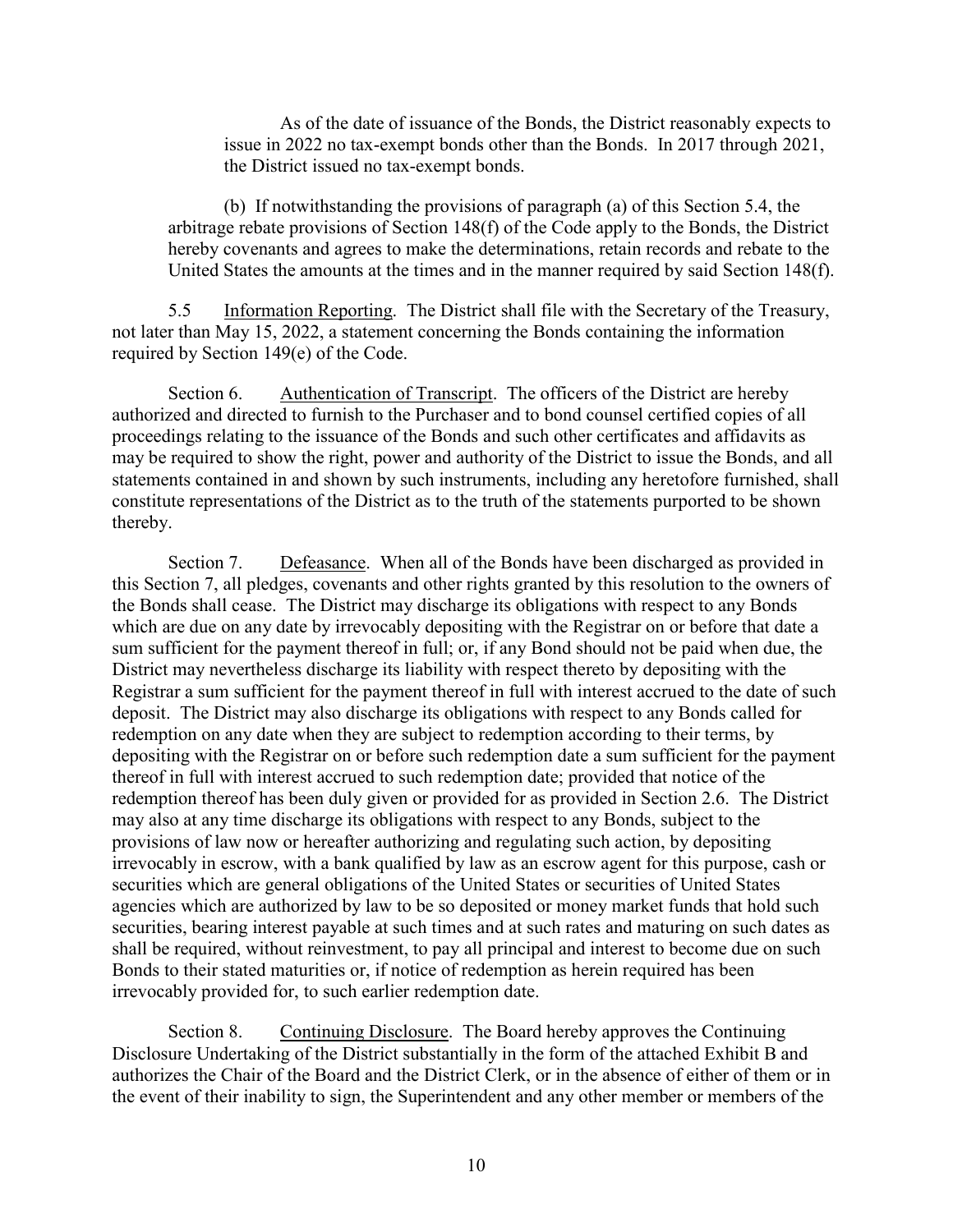Board, to execute and deliver on behalf of the District contemporaneously with the date of issuance and delivery of the Bonds the Continuing Disclosure Undertaking, with such changes as may be necessary or appropriate. The signatures of any two authorized officials of the District are adequate to cause the Continuing Disclosure Undertaking to be binding and enforceable on the District.

Section 9. Effective Date. All resolutions and parts of resolutions heretofore adopted by this Board which are in conflict herewith are hereby amended so as to conform with the provisions of this Resolution, and, as so amended, are hereby ratified and confirmed. This Resolution shall be effective upon passage.

Passed and approved January 18, 2022.

\_\_\_\_\_\_\_\_\_\_\_\_\_\_\_\_\_\_\_\_\_\_\_\_\_\_\_\_\_\_\_\_\_\_\_\_\_\_\_ Chair

Attest:

\_\_\_\_\_\_\_\_\_\_\_\_\_\_\_\_\_\_\_\_\_\_\_\_\_\_\_\_\_\_\_\_\_\_\_\_\_ District Clerk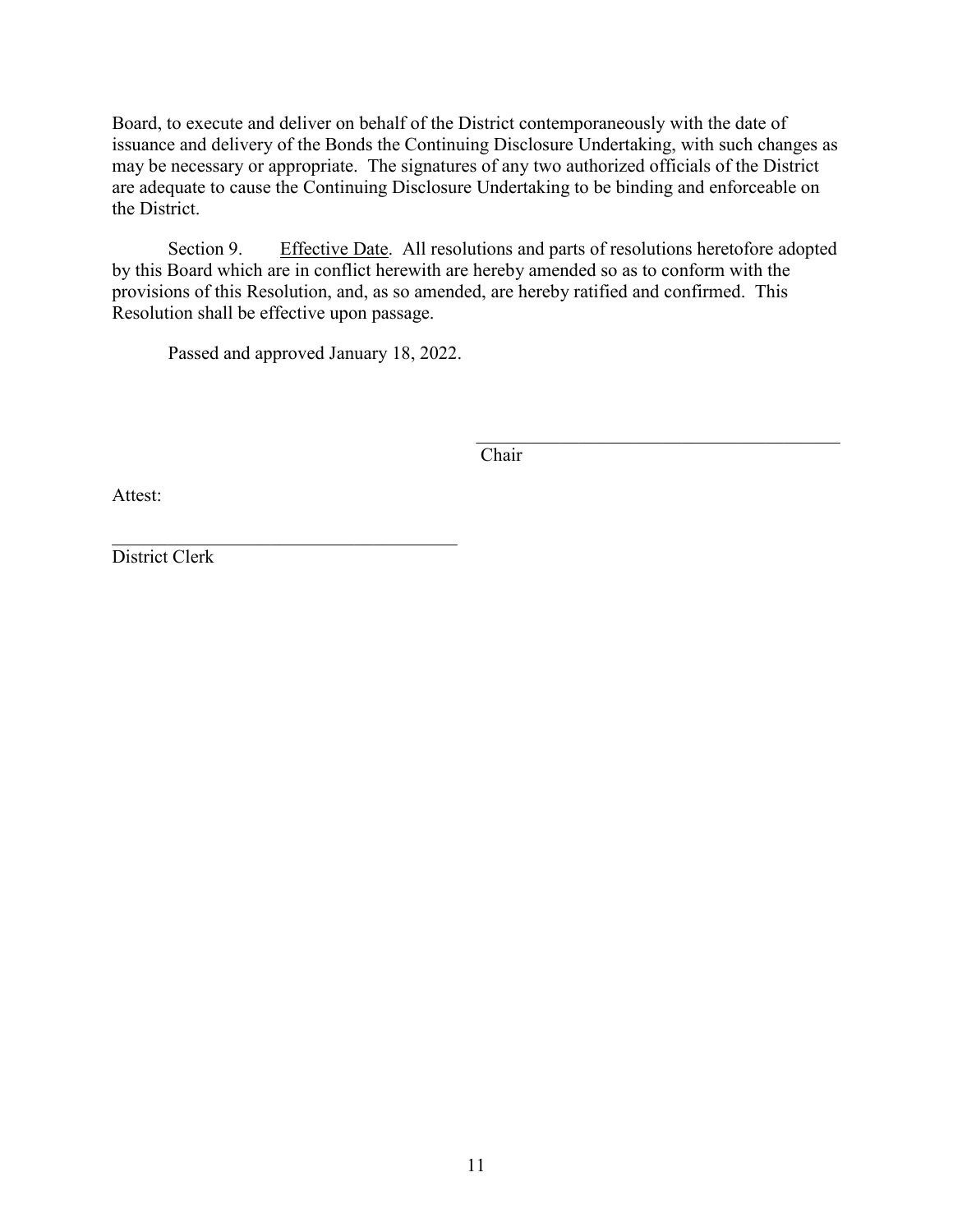#### EXHIBIT A

#### (Form of Bond)

## UNITED STATES OF AMERICA STATE OF MONTANA

## **HIGH SCHOOL DISTRICT NO. 1, JEFFERSON COUNTY, MONTANA**

#### GENERAL OBLIGATION SCHOOL BUILDING BOND, SERIES 2022

| $No. R-$                 |                      |                           | .00                |
|--------------------------|----------------------|---------------------------|--------------------|
| <b>Interest Rate</b>     | <b>Maturity Date</b> | Date of<br>Original Issue | <b>CUSIP</b>       |
| $\frac{0}{0}$            | July 1, 20           | February 1, 2022          | 473247             |
| <b>REGISTERED OWNER:</b> | CEDE & CO.           |                           |                    |
| PRINCIPAL AMOUNT:        |                      |                           | AND NO/100 DOLLARS |

FOR VALUE RECEIVED, HIGH SCHOOL DISTRICT NO. 1, JEFFERSON COUNTY, STATE OF MONTANA (the "District"), acknowledges itself to be indebted and hereby promises to pay to the registered owner named above, or registered assigns, the principal amount specified above on the maturity date specified above or, if this Bond is subject to redemption as stated below, on any date prior thereto on which this Bond shall have been duly called for redemption, and to pay interest on said principal amount from February 1, 2022, or from the most recent date to which interest hereon has been paid or duly provided for, until this Bond is paid or until this Bond, if redeemable, has been duly called for redemption, at the annual interest rate specified above. Principal of this Bond is payable upon presentation and surrender hereof to U.S. Bank National Association, located in Salt Lake City, Utah, as Bond Registrar, Transfer Agent and Paying Agent, or its successor designated under the Resolution described herein (the "Registrar") at its operations center in St. Paul, Minnesota. Interest on this Bond is payable semiannually on each January 1 and July 1, commencing January 1, 2023, by check or draft mailed by the Registrar to the person in whose name this Bond is registered at the close of business on the 15th day (whether or not a Business Day) of the month immediately preceding the interest payment date, at such person's address as it appears on the bond register maintained by the Registrar. "Business Day" means any day other than a Saturday, Sunday or legal holiday of the State of Montana. Interest is calculated on the basis of a 360-day year composed of twelve 30-day months.

The principal of and interest on this Bond are payable in lawful money of the United States of America. For the prompt and full payment of such principal and interest as the same respectively become due, the full faith and credit and taxing powers of the District have been and are hereby irrevocably pledged.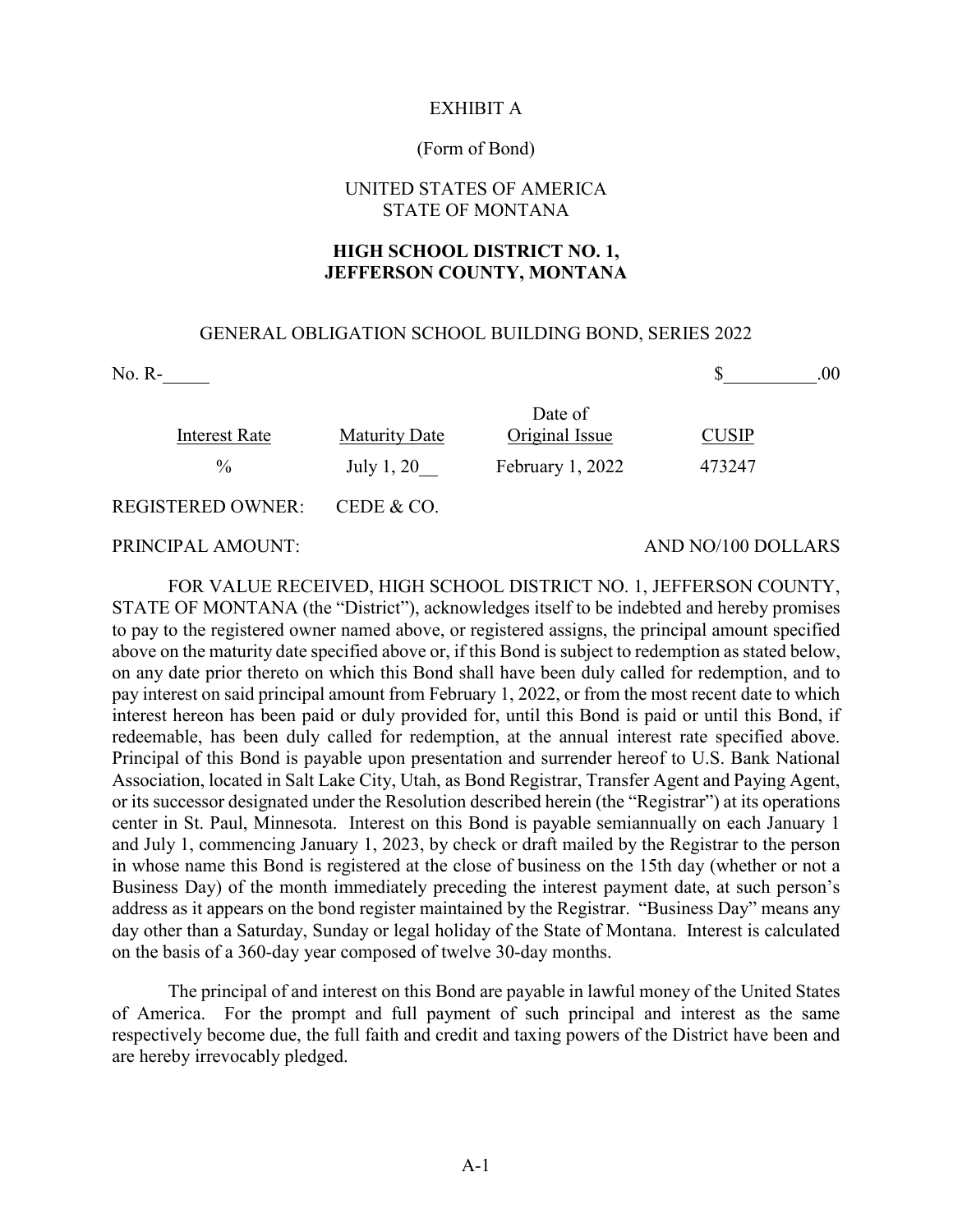Notwithstanding any other provisions of this Bond, so long as this Bond is registered in the name of Cede & Co., as nominee of The Depository Trust Company, or in the name of any other nominee of The Depository Trust Company or other securities depository, the Registrar shall pay all principal of and interest on this Bond, and shall give all notices with respect to this Bond, only to Cede & Co. or other nominee in accordance with the operational arrangements of The Depository Trust Company or other securities depository as agreed to by the District.

This Bond is one of an issue in the aggregate principal amount of \$12,500,000 (the "Bonds"), all of like date of original issue and tenor except as to serial number, denomination, maturity date, interest rate and redemption privilege, authorized by the favorable vote of more than the requisite majority of the qualified electors of the District voting on the question of the issuance thereof at an election duly held, for school building purposes, all pursuant to resolutions duly adopted by the Board of Trustees, including a resolution adopted on January 18, 2022 (the "Resolution"), and in full conformity with the Constitution and laws of the State of Montana thereunto enabling. The Bonds are issuable only as fully registered bonds of single maturities, in the denomination of \$5,000 or any integral multiple thereof.

Bonds with stated maturities commencing July 1, 2023 through and including July 1, 2031 are not subject to optional redemption, but Bonds having stated maturity dates on July 1, 2032 and later years are each subject to redemption, at the option of the District, in whole or in part, and if in part from such stated maturities and in such principal amounts as the District may designate in writing to the Registrar (or, if no designation is made, in inverse order of maturities and within a maturity in \$5,000 principal amounts selected by the Registrar by lot or other manner as directed by the District), on January 1, 2032, and any date thereafter, at a price equal to the principal amount thereof to be redeemed plus interest accrued to the date of redemption and without premium. At least forty-five days prior to the redemption date, the District will provide or cause to be provided to the Registrar a request that the Registrar deliver a notice of redemption to the registered owners of each Bond by first class mail or, if the registered owner of the Bonds is DTC, the notice of redemption may be sent by electronic means, and the Registrar shall mail or cause to be mailed such notice of redemption or, if the registered owner of the Bonds is DTC, send or cause to be sent such notice of redemption by electronic means, at least thirty days prior to the designated redemption date, a notice of redemption to the registered owners of each Bond to be redeemed. No defect in or failure to give such notice shall affect the validity of proceedings for the redemption of any Bond not affected by such defect or failure. Notice of redemption having been given as aforesaid, the Bonds or portions of Bonds so to be redeemed shall, on the redemption date, become due and payable at the redemption price therein specified, and from and after such date (unless the District shall default in the payment of the redemption price) such Bonds or portions of Bonds shall cease to bear interest. Upon surrender to the Registrar of any Bond in a denomination greater than \$5,000 which has been redeemed in part, a new Bond or Bonds of the same tenor will be delivered to the owner without charge, representing the unredeemed principal amount of such Bond.

As provided in the Resolution and subject to certain limitations set forth therein, this Bond is transferable upon the Bond Register, upon surrender of this Bond for transfer at the principal office of the Registrar, duly endorsed by the registered owner hereof or by the registered owner's attorney duly authorized in writing, together with a written instrument of transfer satisfactory to the Registrar duly executed by the registered owner or registered owner's attorney. Bonds in a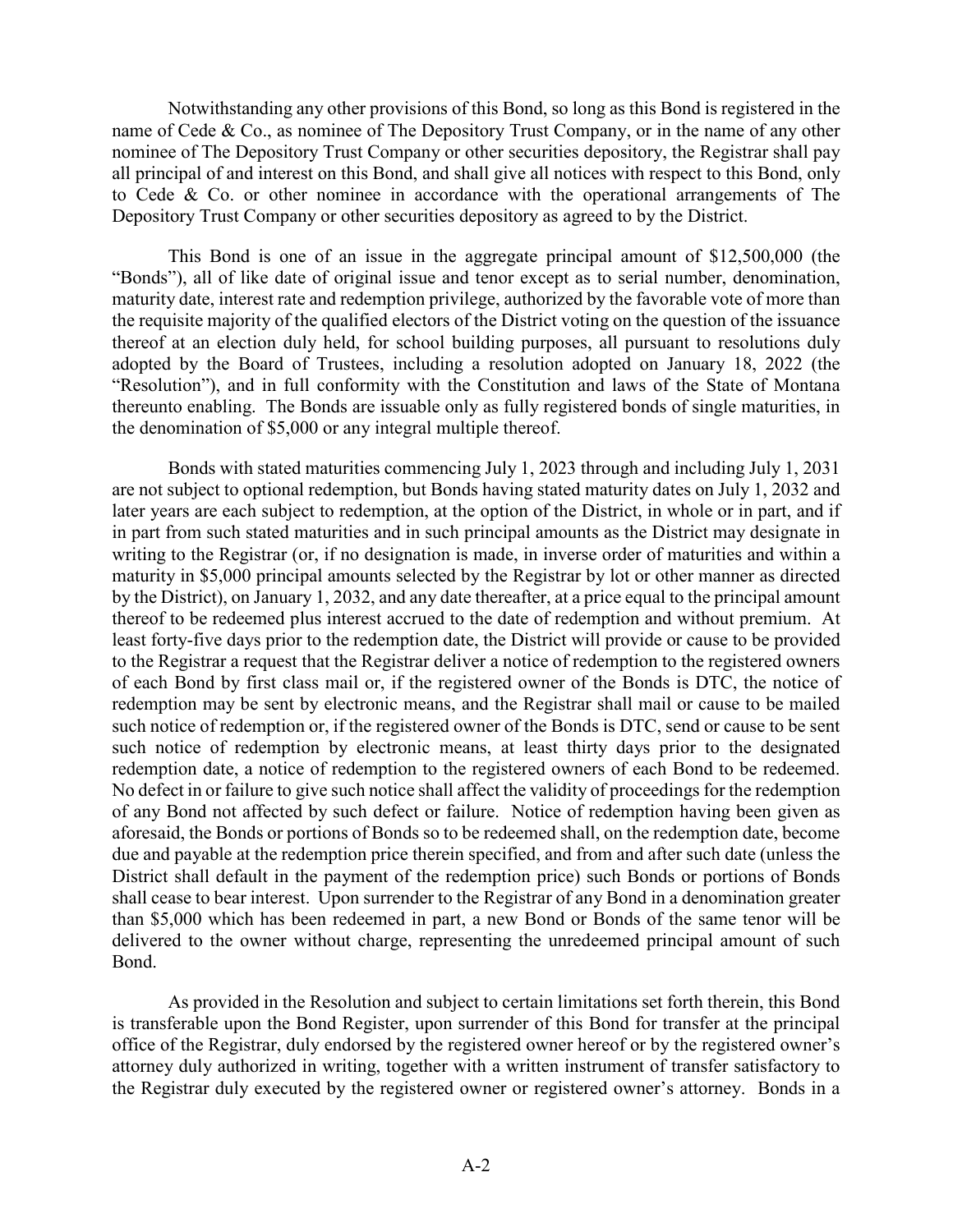denomination greater than \$5,000 may also be surrendered in exchange for Bonds of other authorized denominations. Upon any such transfer or exchange, the District will cause a new Bond or Bonds to be issued in the name of the transferee or registered owner, of the same aggregate principal amount, bearing interest at the same rate and maturing on the same date, subject to reimbursement for any tax, fee or governmental charge required to be paid with respect to such transfer or exchange.

The District and the Registrar may deem and treat the person in whose name this Bond is registered as the absolute owner hereof, whether this Bond is overdue or not, for the purpose of receiving payment as herein provided and for all other purposes, and neither the District nor the Registrar shall be affected by any notice to the contrary.

IT IS HEREBY CERTIFIED, RECITED, COVENANTED AND AGREED that all acts, conditions and things required by the Constitution and laws of the State of Montana to be done, to exist, to happen and to be performed precedent to and in the issuance of this Bond, in order to make it a valid and binding general obligation of the District according to its terms, have been done, do exist, have happened and have been performed in regular and due time, form and manner as so required; that an annual ad valorem tax will be duly levied on all of the taxable property in the District sufficient to pay the interest hereon when it falls due and also to pay and discharge the principal of this Bond at maturity; and that the issuance of the Bonds does not cause the indebtedness of the District to exceed any constitutional or statutory limitation.

This Bond shall not be valid or become obligatory for any purpose or be entitled to any security or benefit under the Resolution until the Certificate of Authentication hereon shall have been executed by the Registrar by the manual signature of one of its authorized representatives.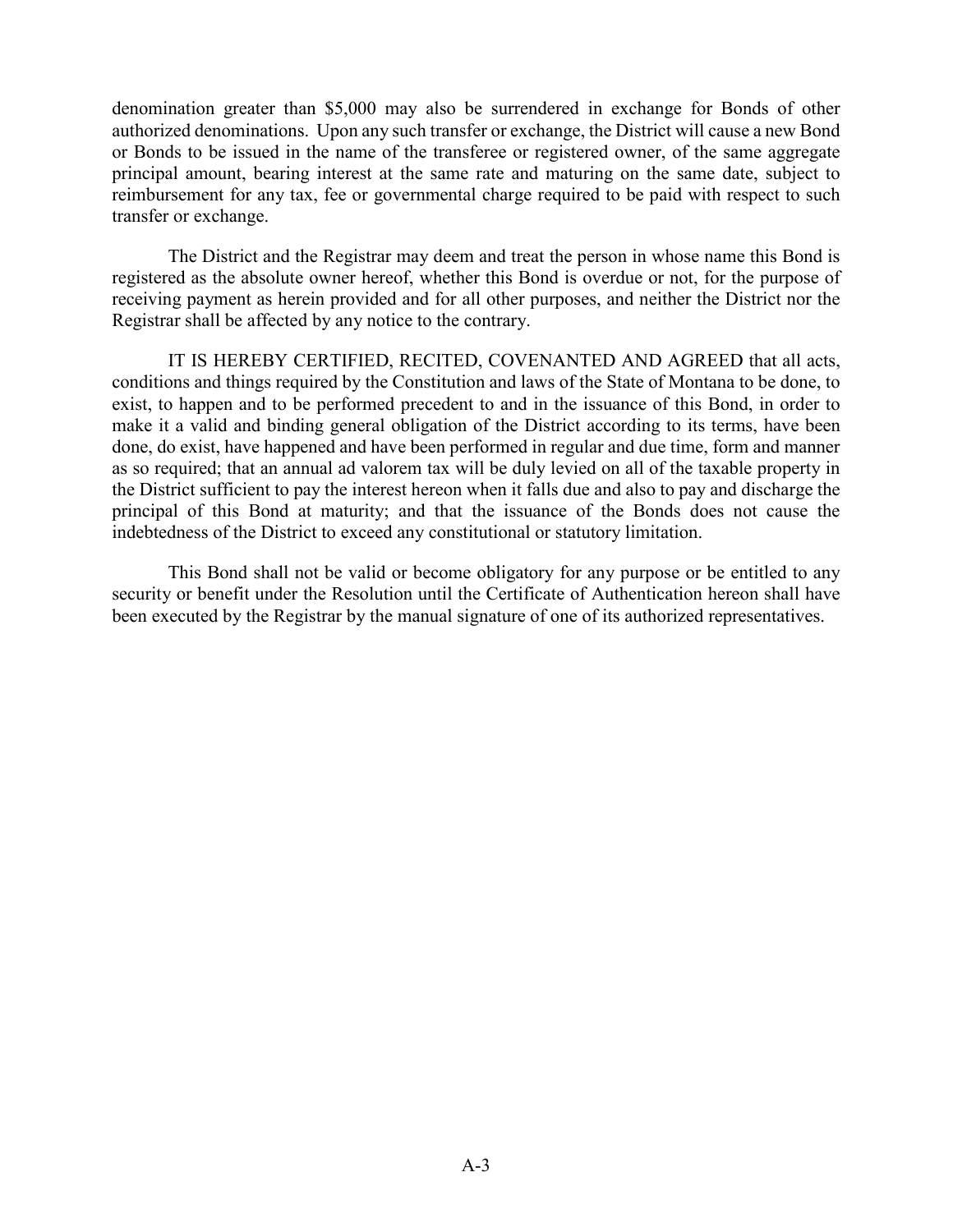IN WITNESS WHEREOF, High School District No. 1, Jefferson County, State of Montana, by its Board of Trustees, has caused this Bond to be executed by the facsimile signatures of the Chair of the Board of Trustees and the School District Clerk.

> (Facsimile Signature) Chair of the Board of Trustees

(Facsimile Signature) District Clerk

Dated:

# CERTIFICATE OF AUTHENTICATION This is one of the Bonds referred to in the Resolution mentioned within.

U.S. BANK NATIONAL ASSOCIATION, as Registrar

 $By \_$ 

Authorized Representative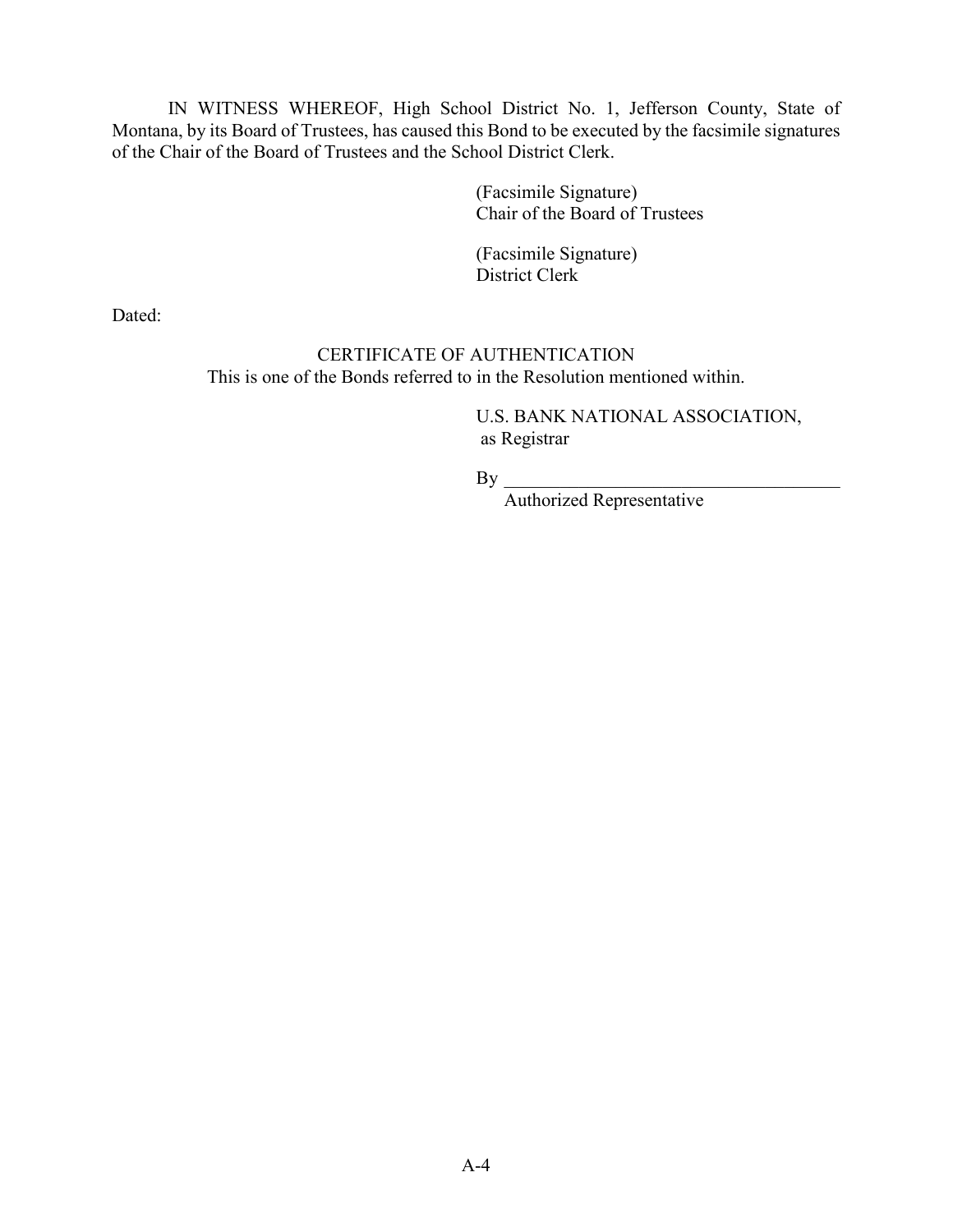The following abbreviations, when used in the inscription on the face of this Bond, shall be construed as though they were written out in full according to applicable laws or regulations:

- TEN COM as tenants UTMA. . . . . . . Custodian. . . . . . in common  $(Cust)$  (Cust) (Minor) TEN ENT – as tenants under Uniform Transfers to by the entireties Minors Act. . . . . . . . . . . . . . . . . .
- JT TEN as joint tenants with right of survivorship and not as tenants in common

 $\overline{a}$ 

 $\overline{a}$ 

(State)

Other abbreviations may also be used.

# ASSIGNMENT

FOR VALUE RECEIVED, the undersigned hereby sells, assigns and transfers unto \_\_\_\_\_\_\_\_\_\_\_\_\_\_\_\_\_\_\_\_\_\_\_\_\_\_\_\_\_\_\_\_\_\_\_\_\_\_\_\_ the within Bond and all rights thereunder, and

hereby irrevocably constitutes and appoints

\_\_\_\_\_\_\_\_\_\_\_\_\_\_\_\_\_\_\_\_\_\_\_\_\_\_\_\_\_\_\_\_\_\_\_ attorney to transfer the within Bond on the books kept for registration thereof, with full power of substitution in the premises.

Dated:

PLEASE INSERT SOCIAL SECURITY OR OTHER IDENTIFYING NUMBER OF ASSIGNEE:

SIGNATURE GUARANTEE:

Signature(s) must be guaranteed by an "eligible guarantor institution" meeting the requirements of the Registrar, which requirements include membership or participation in STAMP or such other "signature guaranty program" as may be determined by the Registrar in addition to or in substitution for STAMP, all in accordance with the Securities Exchange Act of 1934, as amended.

NOTICE: The signature(s) to this assignment must correspond with the name as it appears upon the face of the within Bond in every particular, without alteration, enlargement or any change whatsoever.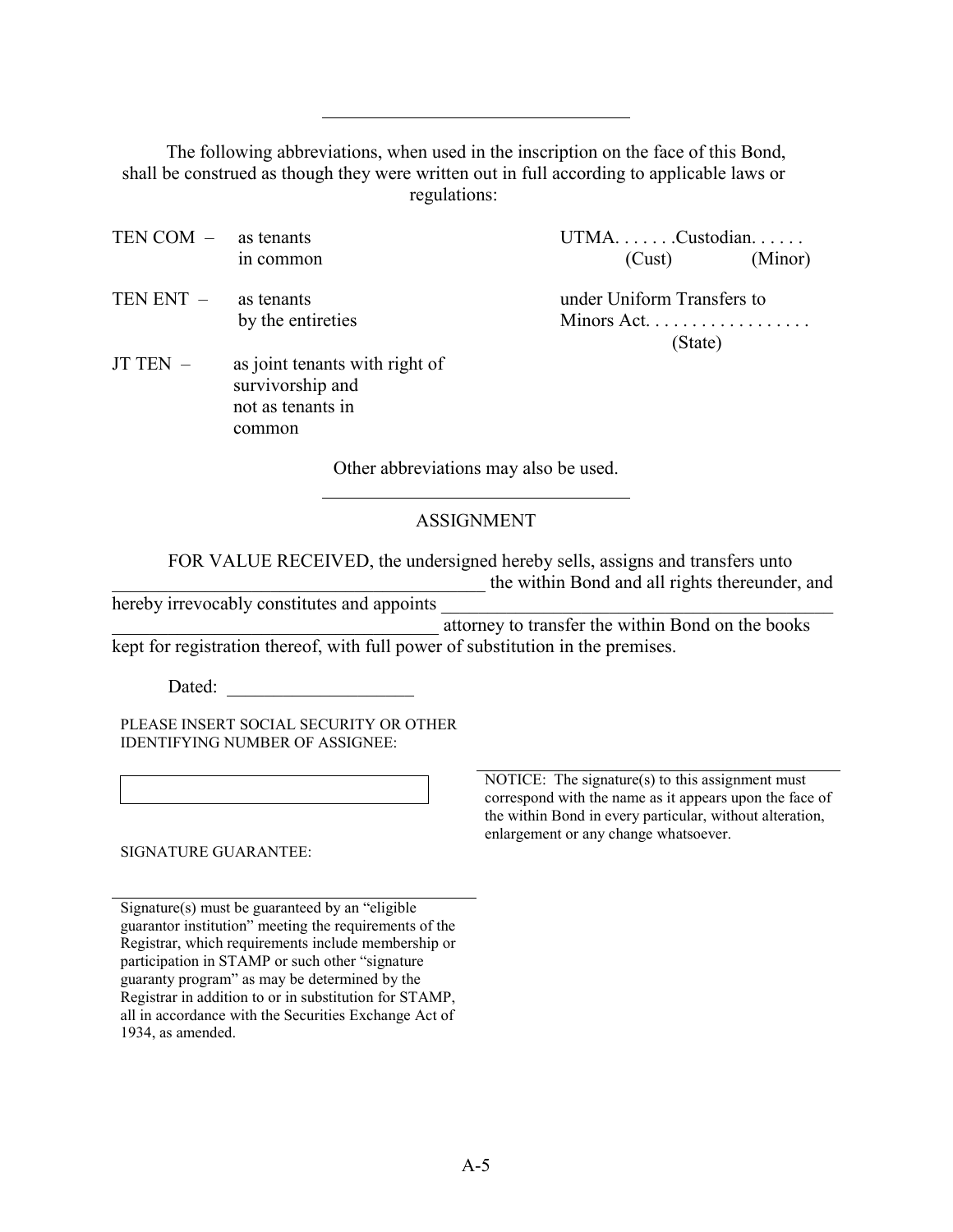### EXHIBIT B

#### CONTINUING DISCLOSURE UNDERTAKING

This CONTINUING DISCLOSURE UNDERTAKING is made by HIGH SCHOOL DISTRICT NO. 1, JEFFERSON COUNTY, MONTANA (the "District") in connection with the issuance and delivery by the District of its \$12,500,000 General Obligation School Building Bonds, Series 2022 (the "Bonds"), as of the date set forth above the signature block below.

(a) Purpose and Beneficiaries. To provide for the public availability of certain information relating to the Bonds and the security therefor and to permit D.A. Davidson & Co., of Great Falls, Montana (the "Purchaser"), and other participating underwriters in the primary offering of the Bonds to comply with amendments to Rule 15c2-12 promulgated by the Securities Exchange Commission (the "SEC") under the Securities Exchange Act of 1934 (17 C.F.R. § 240.15c2-12), relating to continuing disclosure (as in effect and interpreted from time to time, the Rule), which will enhance the marketability of the Bonds, the District hereby makes the following covenants and agreements for the benefit of the Owners (as hereinafter defined) from time to time of the outstanding Bonds. The District is the only obligated person in respect of the Bonds within the meaning of the Rule for purposes of identifying the entities in respect of which continuing disclosure must be made. If the District fails to comply with any provisions of this Continuing Disclosure Undertaking, any person aggrieved thereby, including the Owners of any outstanding Bonds, may take whatever action at law or in equity may appear necessary or appropriate to enforce performance and observance of any agreement or covenant contained in this Continuing Disclosure Undertaking, including an action for a writ of mandamus or specific performance. Direct, indirect, consequential and punitive damages shall not be recoverable for any default hereunder to the extent permitted by law. Notwithstanding anything to the contrary contained herein, in no event shall a default under this Continuing Disclosure Undertaking constitute a default under the Bonds or under any other provision of the Bond Resolution. As used in this Continuing Disclosure Undertaking, Owner or Bondowner means, in respect of a Bond, the registered owner or owners thereof appearing in the bond register maintained by the Registrar or any Beneficial Owner (as hereinafter defined) thereof, if such Beneficial Owner provides to the Registrar evidence of such beneficial ownership in form and substance reasonably satisfactory to the Registrar. As used herein, Beneficial Owner means, in respect of a Bond, any person or entity which (a) has the power, directly or indirectly, to vote or consent with respect to, or to dispose of ownership of, such Bond (including persons or entities holding Bonds through nominees, depositories or other intermediaries), or (b) is treated as the owner of the Bond for federal income tax purposes.

(b) Information To Be Disclosed. The District will provide, in the manner set forth in section (c) hereof, either directly or indirectly through an agent designated by the District, the following information at the following times and in the following manner:

(1) Except as described in subsection (b)(2) below with regard to the District's audited financial statements for the fiscal year ended June 30, 2021, on or before March 31 (or the next succeeding business day if that day is not a business day) following the end of each fiscal year of the District, commencing with the fiscal year ending June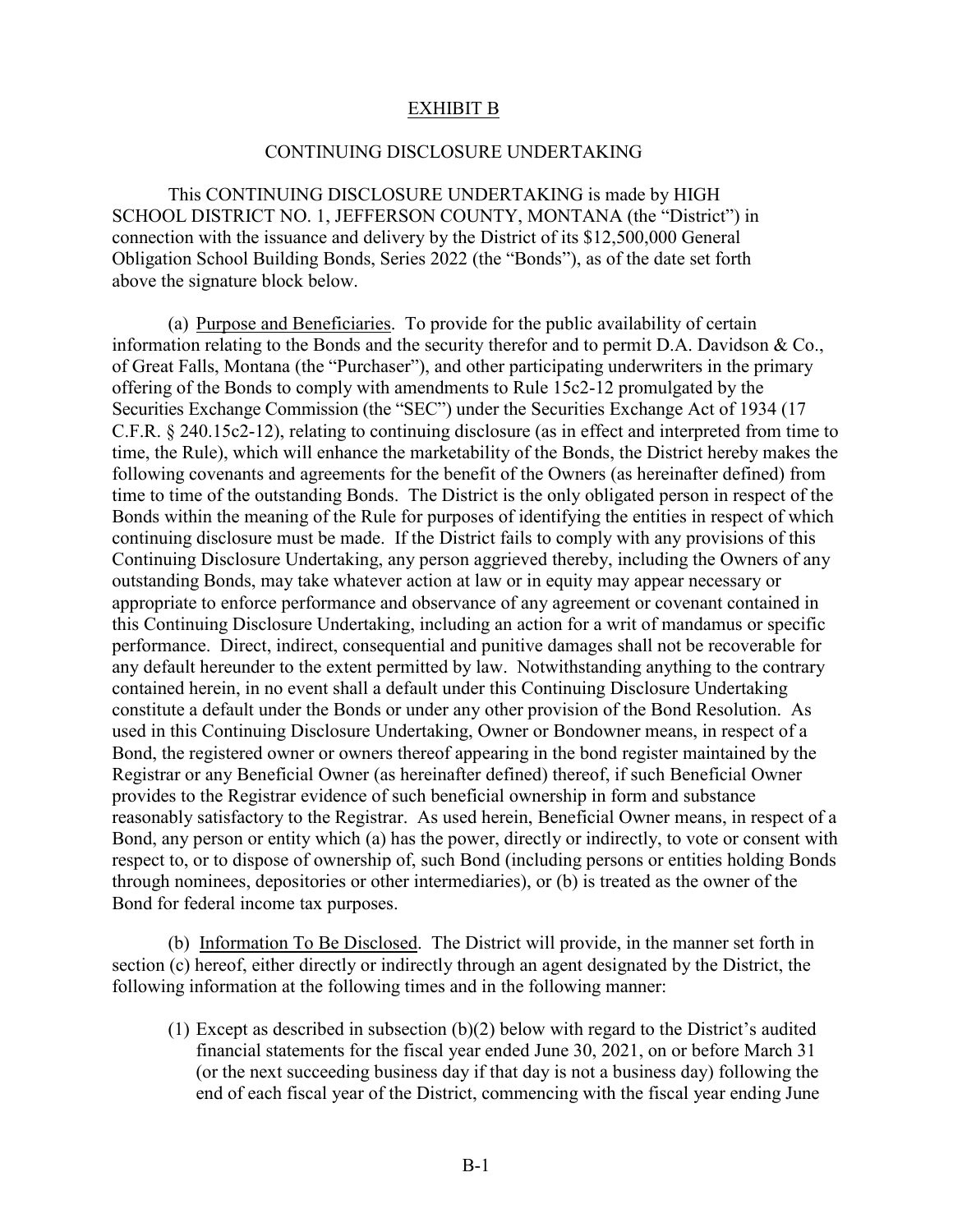30, 2022, the following financial information and operating data in respect of the District (the "Disclosure Information") will be provided to MSRB as described below. Such Disclosure Information may be unaudited and, for financial statement information, shall be for the most recent completed fiscal year of the District and, for operating data, shall be the operating data for the then most recent completed fiscal year compiled by the District and publicly available under applicable data privacy or other law:

(A) audited financial statements of the District for the then most recent completed fiscal year or, if unavailable, unaudited financial statements for the then most recent completed fiscal year and submitting the audited financials within ten (10) business days after receipt;

(B) updated information for the District for the most recent completed fiscal year (commencing with the fiscal year ending June 30, 2022) that is compiled by the District and publicly available under applicable data privacy or other law to include:

- (i) general obligation bonds outstanding,
- (ii) assessed/market valuation,
- (iii) taxable valuation,
- (iv) the District's enrollment; and

(v) tax collection figures for the then most recent completed fiscal year in format similar to the table in the section captioned "Tax Collections" in the Official Statement relating to the Bonds (the "Official Statement").

(2) Because the Official Statement contains all of the information described above under subsection  $(b)(1)(B)$  (some of which is unaudited) and contains the unaudited financial statements for fiscal year ended June 30, 2021, the District will provide only the audited financial statements of the District for fiscal year ended June 30, 2021, on or before March 31, 2022 (or the next succeeding business day if that day is not a business day) or within 10 business days of the receipt thereof if received after March 31, 2022.

The audited financial statements of the District identified in paragraph (1)(A) above, are to be prepared in accordance with generally accepted accounting principles or as otherwise provided under laws of the State of Montana (the "State"), as such principles may be changed from time to time as permitted by laws of the State. If and to the extent such financial statements have not been prepared in accordance with such generally accepted accounting principles for reasons beyond the reasonable control of the District, the discrepancies will be noted.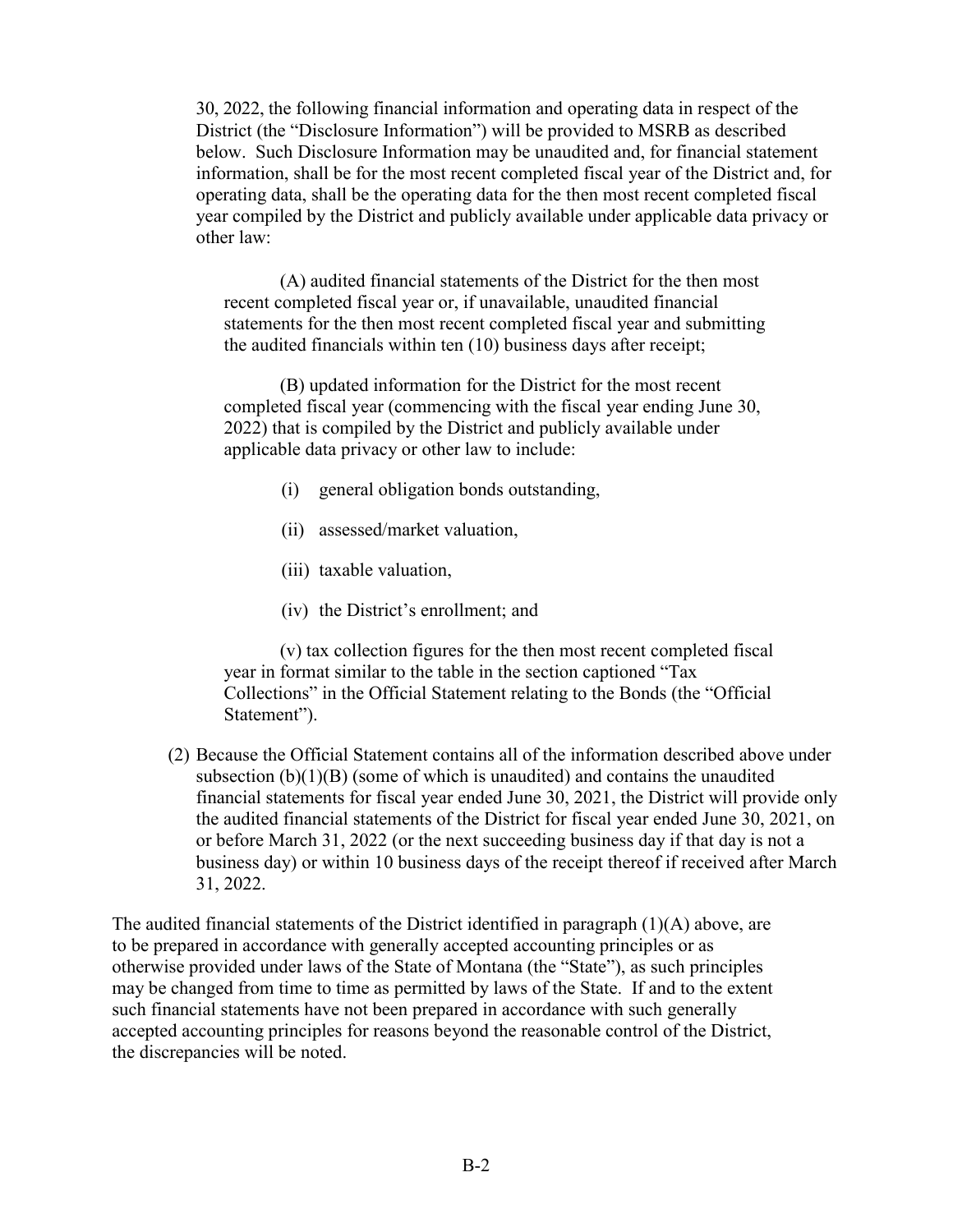If the audited financial statements (other than the audited financial statements for fiscal year ended June 30, 2021) are not available by the date specified, the District shall provide on or before such date unaudited financial statements in the format required for the audited financial statements as part of the Disclosure Information and, within 10 business days after the receipt thereof, the District shall provide the audited financial statements. Any or all of the Disclosure Information may be incorporated by reference, if it is updated as required hereby, from other documents, including official statements, which have been filed with the SEC or have been made available to the public on the Municipal Securities Rulemaking Board's ("MSRB") Electronic Municipal Market Access system website ("EMMA"). The District shall clearly identify in the Disclosure Information each document so incorporated by reference.

If any part of the Disclosure Information can no longer be generated because the operations of the District have materially changed or been discontinued, such Disclosure Information need no longer be provided if the District includes in the Disclosure Information a statement to such effect; provided, however, if such operations have been replaced by other District operations in respect of which data is not included in the Disclosure Information and the District determines that certain specified data regarding such replacement operations would be material (as defined in paragraph (b)(3) hereof), then, from and after such determination, the Disclosure Information shall include such additional specified data regarding the replacement operations. If the Disclosure Information is changed or this Continuing Disclosure Undertaking is amended as permitted by this paragraph (b)(1) or section (d), then the District shall include in the next Disclosure Information to be delivered hereunder, to the extent necessary, an explanation of the reasons for the amendment and the effect of any change in the type of financial information or operating data provided.

- (3) In a timely manner not in excess of ten business days, notice of the occurrence of any of the following events:
	- (A) principal and interest payment delinquencies;
	- (B) non-payment related defaults, if material;
	- (C) unscheduled draws on debt service reserves reflecting financial difficulties;
	- (D) unscheduled draws on credit enhancements reflecting financial difficulties:
	- (E) substitution of credit or liquidity providers, or their failure to perform;
	- (F) adverse tax opinions, the issuance by the Internal Revenue Service of proposed or final determinations of taxability, Notices of Proposed Issue (IRS Form 5701-TEB), or other material notices or determinations with respect to the tax status of the security or other material events affecting the tax status of the Bonds;
	- (G) modifications to rights of holders of the Bonds, if material;
	- (H) bond calls, if material, and tender offers;
	- (I) defeasances;
	- (J) release, substitution or sale of property securing repayment of the Bonds, if material;
	- (K) rating changes;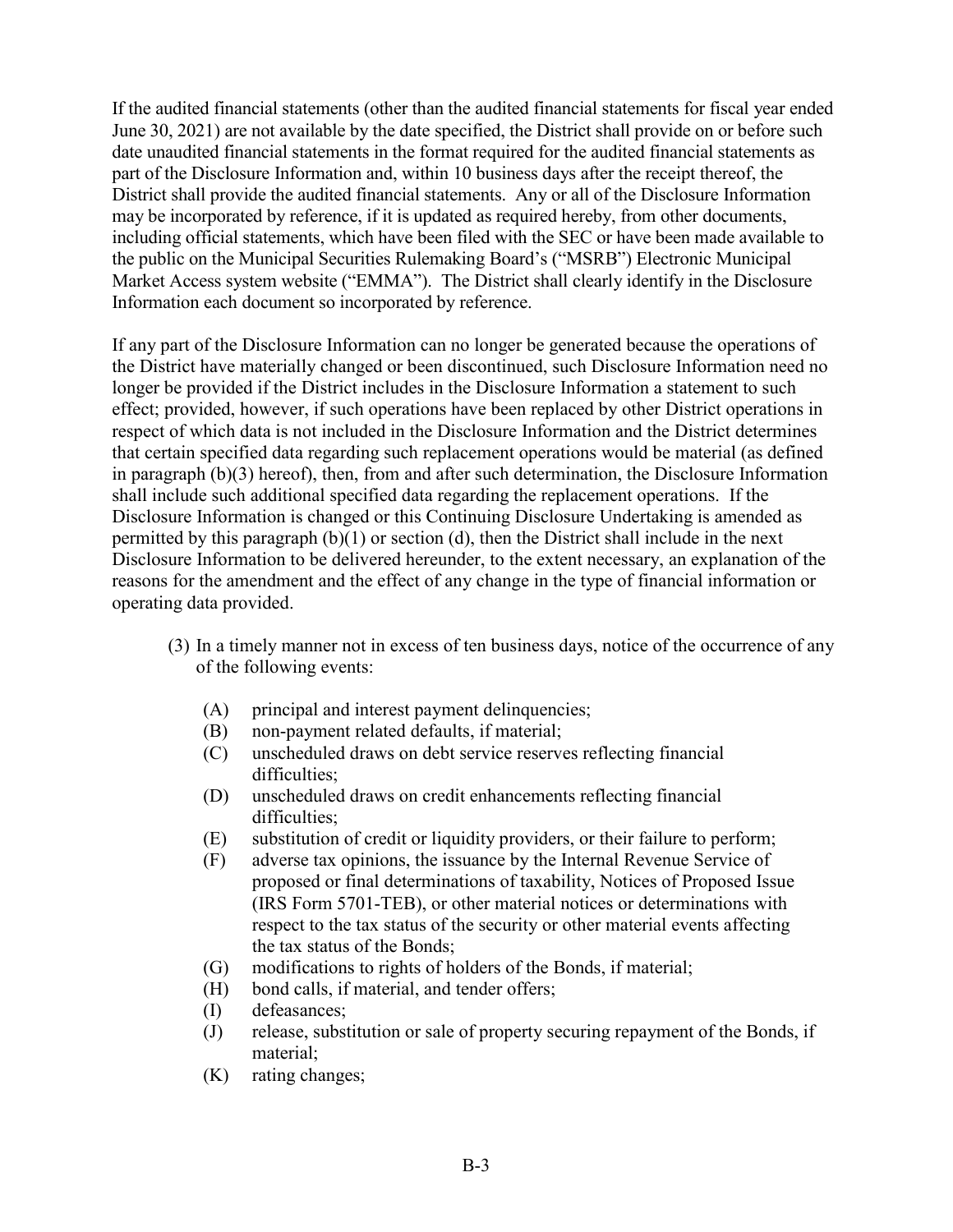- (L) bankruptcy, insolvency, receivership, or similar event of the obligated person;
- (M) the consummation of a merger, consolidation, or acquisition involving the District or the sale of all or substantially all of the assets of the District, other than in the ordinary course of business, the entry into a definitive agreement to undertake such an action or the termination of a definitive agreement relating to any such actions, other than pursuant to its terms, if material;
- (N) appointment of a successor or additional trustee or the change of name of a trustee, if material;
- (O) incurrence of a financial obligation of the District or obligated person, if material, or agreement to covenants, events of default, remedies, priority rights, or other similar terms of a financial obligation of the District or obligated person, any of which affect security holders, if material; and
- (P) default, event of acceleration, termination event, modification of terms, or other similar events under the terms of the financial obligation of the District or obligated person, any of which reflect financial difficulties.

As used herein, for those events that must be reported if material, an event is "material" if it is an event as to which a substantial likelihood exists that a reasonably prudent investor would attach importance thereto in deciding to buy, hold or sell a Bond or, if not disclosed, would significantly alter the total information otherwise available to an investor from the Official Statement, information disclosed hereunder or information generally available to the public. Notwithstanding the foregoing sentence, an event is also "material" if it is an event that would be deemed material for purposes of the purchase, holding or sale of a Bond within the meaning of applicable federal securities laws, as interpreted at the time of discovery of the occurrence of the event.

For purposes of paragraphs (O) and (P) above, the term "financial obligation" means a (i) debt obligation; (ii) derivative instrument entered into in connection with, or pledged as security or a source of payment for, an existing or planned debt obligation; or (iii) guarantee of either (i) or (ii). A "financial obligation" does not include municipal securities for which a final official statement has been provided to the MSRB consistent with the Rule.

- (4) In a timely manner, notice of the occurrence of any of the following events or conditions:
	- (A) the failure of the District to provide the Disclosure Information required under paragraph (b)(1) at the time specified thereunder;
	- (B) the amendment or supplementing of this Continuing Disclosure Undertaking pursuant to subsection (d), together with a copy of such amendment or supplement and any explanation provided by the District under subsection  $(d)(3)$ ; and
	- (C) any change in the fiscal year of the District.

(c) Manner of Disclosure. The District agrees to make available the information described in section (b) to the following entities by telecopy, overnight delivery, mail or other means, as appropriate: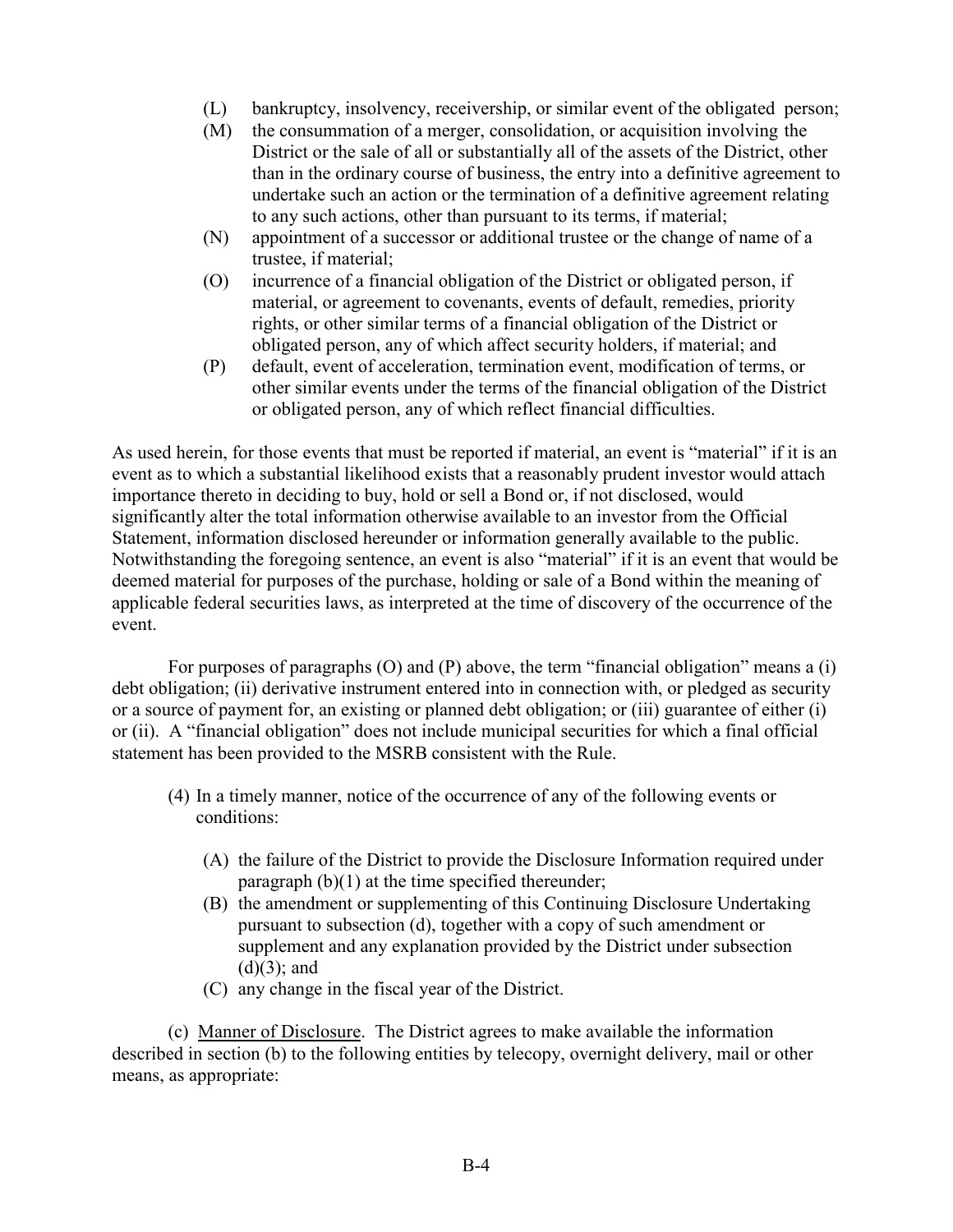- (1) The District agrees to make available to the MSRB, in an electronic format as prescribed by the MSRB from time to time, the information described in section (b).
- (2) The District further agrees to make available, by electronic transmission, overnight delivery, mail or other means, as appropriate, the information described in section (b) to any rating agency then maintaining a rating of the Bonds at the request of the District and, at the expense of such Bondowner, to any Bondowner who requests in writing such information, at the time of transmission under paragraph (1) of this section (c), or, if such information is transmitted with a subsequent time of release, at the time such information is to be released.
- (3) All documents provided to the MSRB pursuant to this section (c) shall be accompanied by identifying information as prescribed by the MSRB from time to time.
- (d) Term; Amendments; Interpretation.
- (1) The covenants of the District in this Continuing Disclosure Undertaking shall remain in effect so long as any Bonds are outstanding, unless otherwise provided by law or judicial or administrative action.
- (2) This Continuing Disclosure Undertaking (and the form and requirements of the Disclosure Information) may be amended or supplemented by the District from time to time, without notice to (except as provided in paragraph (b)(4) hereof) or the consent of the Owners of any Bonds, by a resolution of this Board filed in the office of the recording officer of the District accompanied by an opinion of Bond Counsel, who may rely on certificates of the District and others and the opinion may be subject to customary qualifications, to the effect that such amendment or supplement (a) is made in connection with a change in circumstances that arises from a change in law or regulation or a change in the identity, nature or status of the District or the type of operations conducted by the District, or (b) is required by, or better complies with, the provisions of paragraph (b)(5) of the Rule.

If the Disclosure Information is so amended, the District agrees to provide, contemporaneously with the effectiveness of such amendment, an explanation of the reasons for the amendment and the effect, if any, of the change in the type of financial information or operating data being provided hereunder.

(3) This Continuing Disclosure Undertaking is entered into to comply with the continuing disclosure provisions of the Rule and should be construed so as to satisfy the requirements of paragraph  $(b)(5)$  of the Rule.

(e) Limitation of Liability of the District. None of the agreements or obligations of the District contained in this Continuing Disclosure Undertaking or in the Disclosure Information shall be construed to constitute an indebtedness of the District within the meaning of any